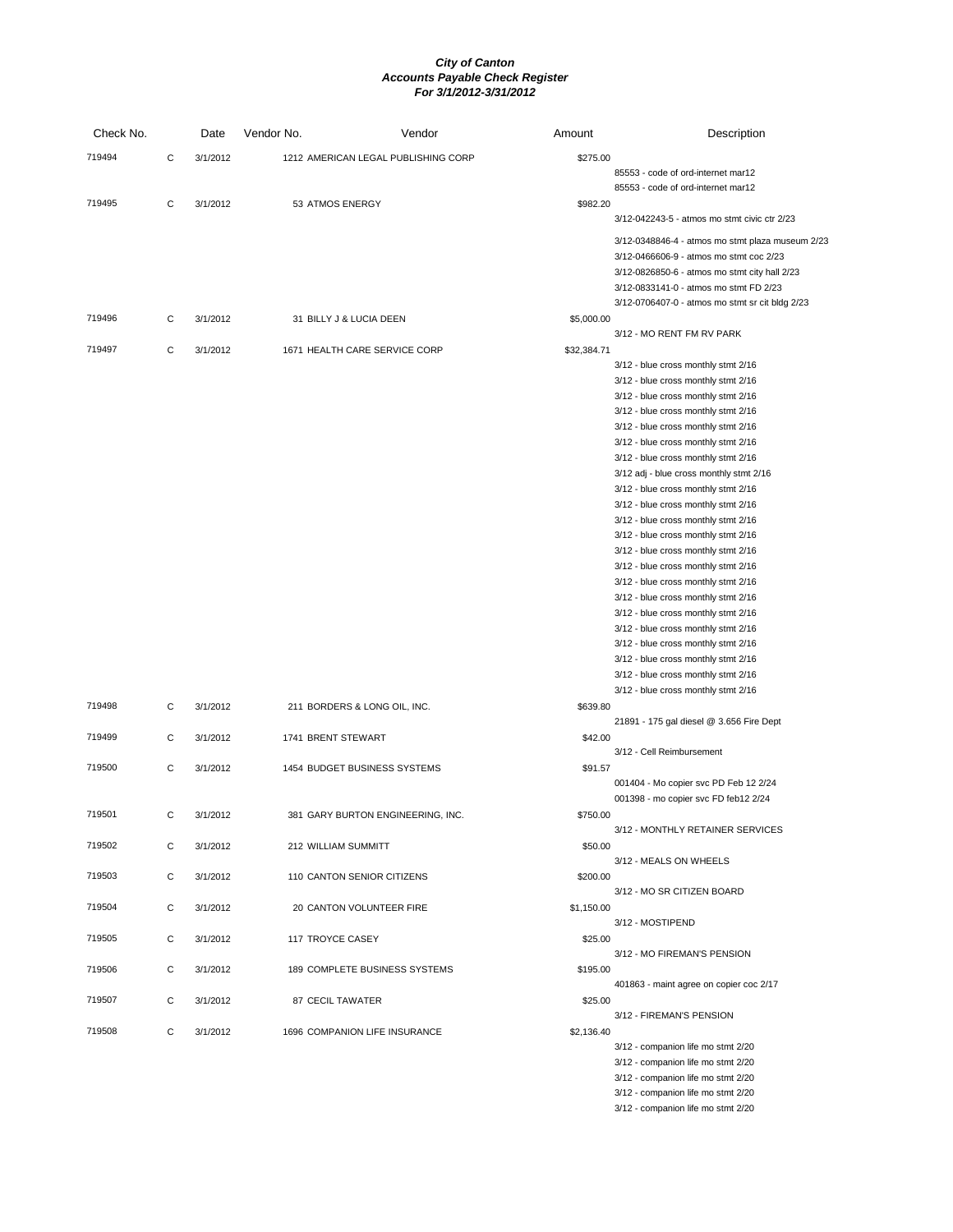|        |   |          |                                         |            | 3/12 - companion life mo stmt 2/20                            |
|--------|---|----------|-----------------------------------------|------------|---------------------------------------------------------------|
|        |   |          |                                         |            | 3/12 - companion life mo stmt 2/20                            |
|        |   |          |                                         |            | 3/12 - companion life mo stmt 2/20                            |
|        |   |          |                                         |            | 3/12 - companion life mo stmt 2/20                            |
|        |   |          |                                         |            | 3/12 - companion life mo stmt 2/20                            |
|        |   |          |                                         |            | 3/12 - companion life mo stmt 2/20                            |
|        |   |          |                                         |            | 3/12 - companion life mo stmt 2/20                            |
| 719509 | C | 3/1/2012 | 33 CRANDALL TRUCKING CO., INC.          | \$1,826.87 |                                                               |
|        |   |          |                                         |            | c-4350 - hauling-flex base & pea gravel fm & streets 2/20     |
|        |   |          |                                         |            | c-4350 - hauling-flex base & pea gravel fm & streets 2/20     |
| 719510 | С | 3/1/2012 | 1960 DIRECT ENERGY BUSINESS-DALLAS      | \$1,159.38 |                                                               |
|        |   |          |                                         |            | 3/12-1106860 - FM 15 row 2 ofc mo stmt 2/21                   |
|        |   |          |                                         |            | 3/12-1151196 - FM #1574 mo stmt 2/21                          |
|        |   |          |                                         |            | 3/12-1141765 - FM #1122 mo stmt 2/23                          |
|        |   |          |                                         |            | 3/12-111345 - 203 buffalo mo stmt 2/23                        |
|        |   |          |                                         |            | 3/12-1113700 - 800FM In unit 94 mo stmt 2/23                  |
|        |   |          |                                         |            | 3/12-1096808 - 300 arnold paul WP mo stmt 2/23                |
| 719511 | C | 3/1/2012 | 292 LILIA V DURHAM                      | \$42.00    |                                                               |
|        |   |          |                                         |            | 3/12 - MO CELL REIMBURSEMENT                                  |
| 719512 | C | 3/1/2012 | 2521 EAST TEXAS ADVANCED COMMUNICATIONS | \$370.95   |                                                               |
|        |   |          |                                         |            | 20487 - Term & labeled 3 Fiber optic cables for PD 2/13       |
| 719513 | C | 3/1/2012 | 848 EARL BROWN                          | \$750.00   |                                                               |
|        |   |          |                                         |            | 3/12 - mo contract labor wwtp                                 |
| 719514 | C | 3/1/2012 | 2059 EAST TEXAS WIFI                    | \$49.00    |                                                               |
|        |   |          |                                         |            | 15727 - wwtp internet mo stmt 2/27                            |
| 719515 | С | 3/1/2012 | 1013 E-SOFTSYS LLC                      | \$710.00   |                                                               |
|        |   |          |                                         |            | 14745 - booth tracker mo support 2/29                         |
| 719516 | C | 3/1/2012 | 719 FIRE- TECK                          | \$839.43   |                                                               |
|        |   |          |                                         |            | 0721 - repaired fire truck-valve kit, primer cable, fitting & |
|        |   |          |                                         |            | pump 2/9                                                      |
| 719517 | C | 3/1/2012 | 1162 GARY R TRAYLOR & ASSOCIATES, INC.  | \$3,600.00 | 3966 - tcg contract- main st imp- comp cons/labor/stand rvw   |
|        |   |          |                                         |            | 2/1                                                           |
| 719518 | C | 3/1/2012 | 42 GW OIL COMPANY                       | \$1,129.50 |                                                               |
|        |   |          |                                         |            | 180639 - hydrolic oil wwtp 2/17                               |
|        |   |          |                                         |            | 2/22 - diesel util svc ctr 260 gl@ 3.50 2/22                  |
| 719519 | C | 3/1/2012 | 858 H AND H CLEANING SERVICE            | \$995.00   |                                                               |
|        |   |          |                                         |            | 10095 - mo cleaning city hall 2/1-2/29 2/24                   |
|        |   |          |                                         |            | 10096 - mo cleaning senior citz bldg 2/2-2/27 2/24            |
| 719520 | С | 3/1/2012 | 44 HACH COMPANY                         | \$144.69   |                                                               |
|        |   |          |                                         |            | 7633107 - chemicals for testing & s/h 2/21                    |
| 719521 | С | 3/1/2012 | 2751 RON HAMMACK                        | \$131.50   |                                                               |
|        |   |          |                                         |            | 3/12 - tulsa show 2/17-19 r hammock                           |
| 719522 | C | 3/1/2012 | 356 LINDA BOSTON                        | \$42.00    |                                                               |
|        |   |          |                                         |            | 3/12 - MO CELL REIMBURSEMENT                                  |
| 719523 | С | 3/1/2012 | 2755 HC MACHINERY CO                    | \$510.00   |                                                               |
|        |   |          |                                         |            | 0055404-IN - Compressor for Cat Loader                        |
| 719524 | С | 3/1/2012 | 1893 HEATH BURTON                       | \$42.00    |                                                               |
|        |   |          |                                         |            | 3/12 - cell reimbursement                                     |
| 719525 | C | 3/1/2012 | 484 HILLCREST CEMETERY ASSOCIATION      | \$375.00   |                                                               |
|        |   |          |                                         |            | 3/12 - MO CEMETERY MAINT                                      |
| 719526 | С | 3/1/2012 | 955 HUTHER AND ASSOCIATES, INC.         | \$1,450.00 |                                                               |
|        |   |          |                                         |            | 36420 - biomonitoring wwtp 2/21                               |
| 719527 | С | 3/1/2012 | 2410 HYDRO PLUS LTD                     | \$7,409.50 |                                                               |
|        |   |          |                                         |            | 5771 - sodium hydroxide 50 solution 2/13                      |
| 719528 | C | 3/1/2012 | 1555 JOHN PROUGH                        | \$42.00    |                                                               |
|        |   |          |                                         |            | 3/12 - CELL REIMBURSEMENT                                     |
| 719529 | С | 3/1/2012 | 1726 LA DEANIA JONES                    | \$42.00    |                                                               |
|        |   |          |                                         |            | 3/12 - monthly cell phone reimbursement                       |
| 719530 | С | 3/1/2012 | 142 LONGVIEW ASPHALT                    | \$1,770.94 |                                                               |
|        |   |          |                                         |            | 54694 - patching material FM                                  |
| 719531 | C | 3/1/2012 | 1132 MIKE KING                          | \$42.00    |                                                               |
|        |   |          |                                         |            | 3/12 - MONTHLY CELL REIMBURSEMENT                             |
| 719532 | C | 3/1/2012 | 114 THOMAS MILFORD                      | \$25.00    |                                                               |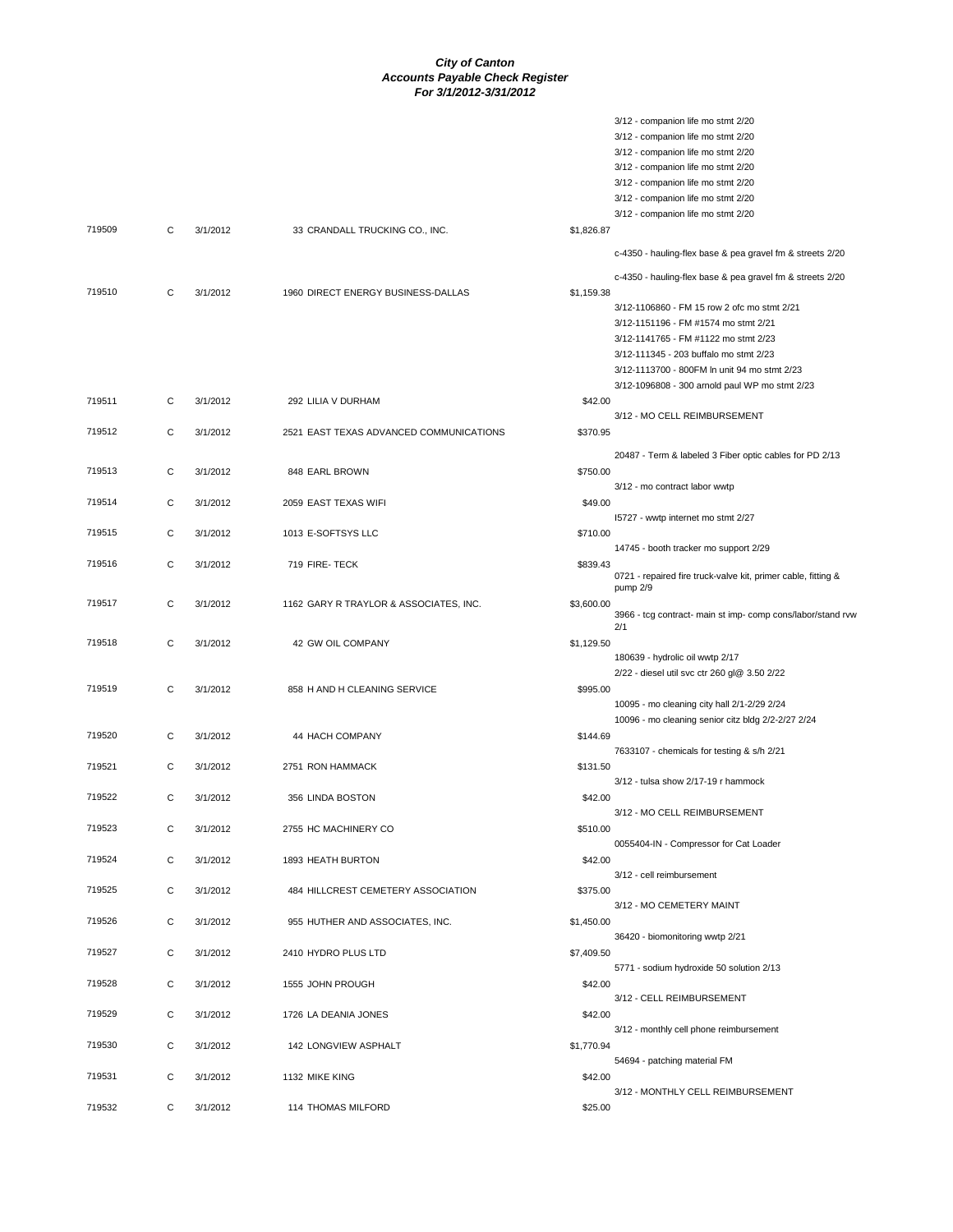|        |             |          |                                               |            | 3/12 - MO FIREMAN'S PENSION                                      |
|--------|-------------|----------|-----------------------------------------------|------------|------------------------------------------------------------------|
| 719533 | C           | 3/1/2012 | 2528 MORLEY/MOSS IT DIVISION, LLC             | \$28.00    |                                                                  |
|        |             |          |                                               |            | 10490 - fire extinguisher bracketts for vehicles fm 2/16         |
| 719534 | C           | 3/1/2012 | 56 MOTHER FRANCES HOSPITAL                    | \$2,950.00 |                                                                  |
|        |             |          |                                               |            | 3/12 - MO AMBULANCE AGREEMENT                                    |
| 719535 | C           | 3/1/2012 | 322 RUBY NORMAN                               | \$16.67    |                                                                  |
|        |             |          |                                               |            | 3/12 - FIREMAN'S PENSION                                         |
| 719536 | $\mathbf C$ | 3/1/2012 | 216 PAETEC COMMUNICATIONS INC                 | \$1,477.22 |                                                                  |
|        |             |          |                                               |            | 3779109 - paetec mo stmt 2/13                                    |
|        |             |          |                                               |            | 3779109 - paetec mo stmt 2/13                                    |
|        |             |          |                                               |            | 3779109 - paetec mo stmt 2/13                                    |
|        |             |          |                                               |            | 3779109 - paetec mo stmt 2/13                                    |
|        |             |          |                                               |            | 3779109 - paetec mo stmt 2/13                                    |
|        |             |          |                                               |            | 3779109 - paetec mo stmt 2/13                                    |
|        |             |          |                                               |            | 3779109 - paetec mo stmt 2/13                                    |
| 719537 | C           | 3/1/2012 | 111 HELEN PEACE                               | \$16.67    |                                                                  |
|        |             |          |                                               |            | 3/12 - FIREMAN'S PENSION                                         |
| 719538 | С           | 3/1/2012 | 113 J L PEACE                                 | \$25.00    |                                                                  |
| 719539 |             |          |                                               |            | 3/12 - MO FIREMAN'S PENSION                                      |
|        | C           | 3/1/2012 | 168 JIMMY PEACE                               | \$25.00    | 3/12 - MO FIREMANS PENSION                                       |
| 719540 | $\mathbf C$ | 3/1/2012 | 302 JOEY PEACE                                | \$25.00    |                                                                  |
|        |             |          |                                               |            | 3/12 - MO FIREMANS PENSION                                       |
| 719541 | C           | 3/1/2012 | <b>188 PURCHASE POWER</b>                     | \$619.99   |                                                                  |
|        |             |          |                                               |            |                                                                  |
|        |             |          |                                               |            | 8000-9000-0138-8979/21712 - meter postage refill 2/17            |
| 719542 | $\mathbf C$ | 3/1/2012 | <b>188 PURCHASE POWER</b>                     | \$419.99   |                                                                  |
|        |             |          |                                               |            | 8000-9090-0524-1474/21212 - postage refill on meter 2/12         |
| 719543 | C           | 3/1/2012 | 2656 RAY & THATCHER, ATTORNEYS AT LAW, P.C.   | \$2,000.00 |                                                                  |
|        |             |          |                                               |            | 3/12 - MONTHLY LEGAL FEE                                         |
| 719544 | C           | 3/1/2012 | 1835 RILEY DIRT SERVICES                      | \$80.00    |                                                                  |
|        |             |          |                                               |            | 3/1 - 6 yrds wilt sand CYRA 2/24                                 |
| 719545 | С           | 3/1/2012 | 2480 SAFETY-KLEEN                             | \$146.12   |                                                                  |
|        |             |          |                                               |            | 57248745 - 30g parts washer solvent 2/16                         |
| 719546 | C           | 3/1/2012 | 238 JULIE SEYMORE                             | \$42.00    |                                                                  |
|        |             |          |                                               |            | 3/12 - MONTHLY CELL PHONE REIMBURSEMENT                          |
| 719547 | C           | 3/1/2012 | 121 HOWARD PAUL STEGALL                       | \$25.00    |                                                                  |
|        |             |          |                                               |            | 3/12 - MO FIREMAN'S PENSION                                      |
| 719548 | C           | 3/1/2012 | 115 CLYDE THOMAS                              | \$25.00    |                                                                  |
|        |             |          |                                               |            | 3/12 - FIREMAN'S PENSION                                         |
| 719549 | С           | 3/1/2012 | 2514 TIER TWO CHEMICAL REPORTING PROGRAM-ZZ10 | \$100.00   |                                                                  |
|        |             |          |                                               |            | 66413 - fee hazardous chem 2011                                  |
| 719550 | C           | 3/1/2012 | 2731 TITAN SERVICES GROUP                     | \$195.00   |                                                                  |
|        |             |          |                                               |            | 1168b - log cabin rerouted internet conn, replace cables<br>2/13 |
|        |             |          |                                               |            | 1174b - Bret's PC installed Firefox, 2/17                        |
| 719551 | C           | 3/1/2012 | 740 TOM PERRY                                 | \$42.00    |                                                                  |
|        |             |          |                                               |            |                                                                  |
|        |             |          |                                               |            | 3/12 - MONTHLY CELL PHONE REIMBURSEMENT                          |
| 719552 | C           | 3/1/2012 | 2556 TRINITY MATERIALS, INC.                  | \$1,723.81 |                                                                  |
|        |             |          |                                               |            | 248469 - flex base fm 2/17<br>248330 - flex base streets 2/16    |
|        |             |          |                                               |            | 248620 - flex base fm 2/20                                       |
| 719553 | С           | 3/1/2012 | 2716 TRINITY MOTHER FRANCES HEALTH & FITNESS  | \$420.00   |                                                                  |
|        |             |          |                                               |            | 3/12 - health/fitness membership 3/12                            |
|        |             |          |                                               |            | 3/12 - health/fitness membership 3/12                            |
|        |             |          |                                               |            | 3/12 - health/fitness membership 3/12                            |
| 719554 | C           | 3/1/2012 | 79 TRINITY VALLEY ELEC COOP                   | \$74.17    |                                                                  |
|        |             |          |                                               |            | 2/12 3004329706 - mo stmt 2/12 FM 2909                           |
| 719560 | С           | 3/1/2012 | 89 TXU ENERGY                                 | \$564.81   |                                                                  |
|        |             |          |                                               |            | 3/12-100019139456 - 168 buffalo mo stmt 2/21                     |
|        |             |          |                                               |            | 3/12-900010367643 - 359 trade days blvd mo stmt 2/17             |
|        |             |          |                                               |            |                                                                  |
|        |             |          |                                               |            | 3/12-900010368387 - 139 1st Monday In mo stmt 2/17               |
|        |             |          |                                               |            | 3/12-900010367821 - 200 e tyler mo stmt 2/21                     |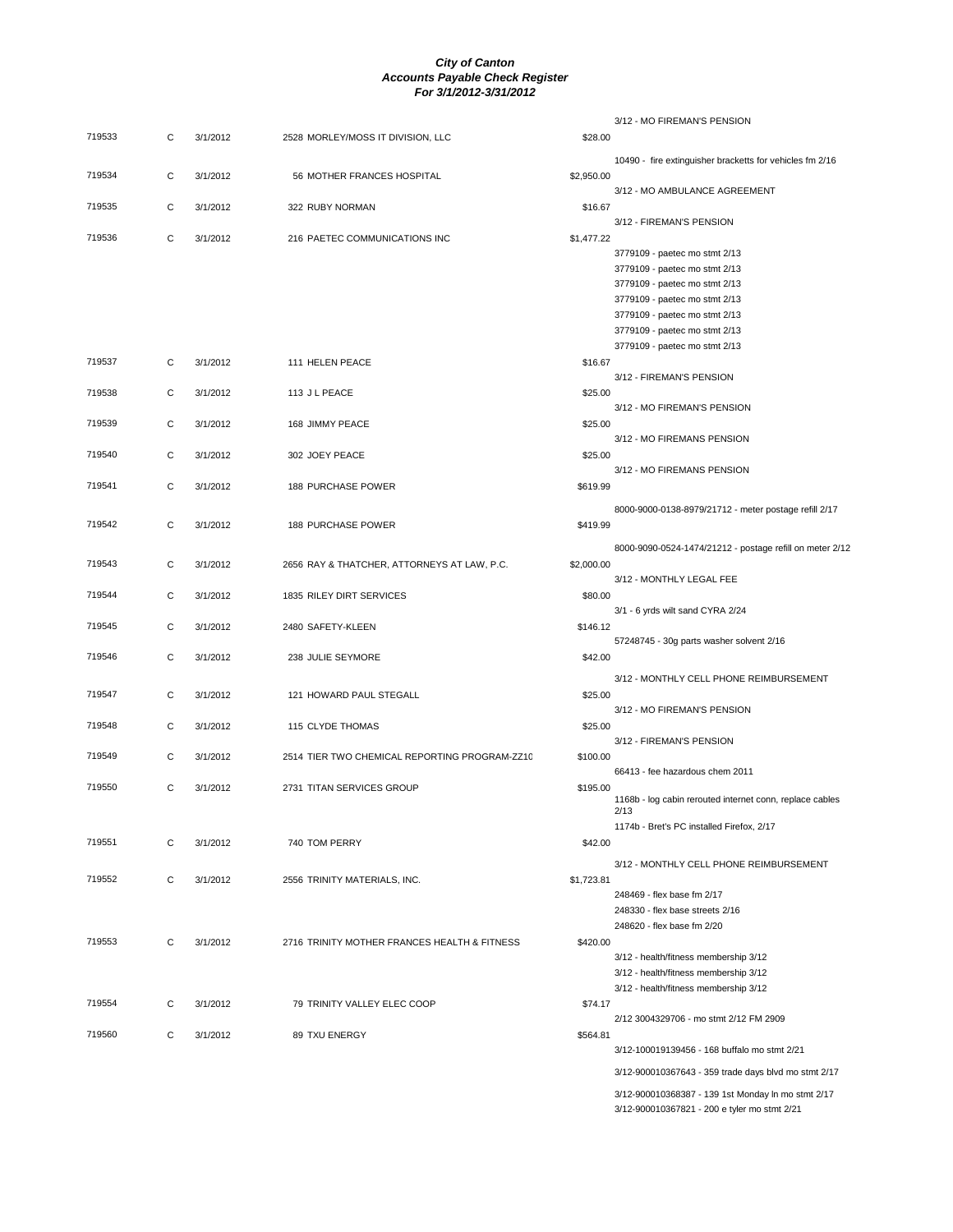|        |   |          |                                                |             | 3/12-100019139456 - 168 buffalo mo stmt 2/21                                 |
|--------|---|----------|------------------------------------------------|-------------|------------------------------------------------------------------------------|
| 719561 | C | 3/1/2012 | 17 VAN ZANDT NEWSPAPER LLC                     | \$174.50    |                                                                              |
|        |   |          |                                                |             | 273610 - "barbee" zoning legal notice 2/2<br>273613 - scba bid notice 2/27   |
| 719562 | С | 3/1/2012 | 218 VAN ZANDT INTERNET                         | \$40.00     |                                                                              |
|        |   |          |                                                |             | 116229 - domain hosting mo FM 2/27                                           |
| 719563 | C | 3/1/2012 | 139 VERIZON SOUTHWEST                          | \$614.14    |                                                                              |
|        |   |          |                                                |             | 2/12 061031 - verizon mo stmt fm main gate 2/10                              |
|        |   |          |                                                |             | 2/12-2864559669 - verizon mo stmt 2/10                                       |
|        |   |          |                                                |             | 3/12-060905 - verizon mo stmt fm 2/16                                        |
|        |   |          |                                                |             | 3/12-000331 - verizon mo stmt fm 2/13                                        |
|        |   |          |                                                |             | 3/12-040930 - verizon mo stmt blackwell house 2/16                           |
| 719564 | C | 3/1/2012 | 105 WALMART COMMUNITY/RFCSLLC                  | \$151.73    |                                                                              |
|        |   |          |                                                |             | 008249 - sams club coffee supplies 2/9<br>006061 - wm water for lab test 2/2 |
| 719565 | С | 3/2/2012 | 2756 ROY M ROBINSON                            | \$17,000.00 |                                                                              |
|        |   |          |                                                |             |                                                                              |
|        |   |          |                                                |             | 101 - conduct/facilitate city table-top workshops 2/20                       |
| 719566 | С | 3/5/2012 | 2757 TEXAS PROFESSIONAL ENGINEERING-INSPECTION | \$1,500.00  | 3211 - Consulting Service Trade Ctr III Overhead Doors                       |
|        |   |          |                                                |             | 2/29                                                                         |
| 719567 | С | 3/8/2012 | 1903 CHARLES CUNNINGHAM                        | \$112.38    |                                                                              |
|        |   |          |                                                |             | 3/12 - fm independent contract labor 3/5                                     |
| 719568 | С | 3/8/2012 | 2405 RICARDO GARZA                             | \$130.50    | 3/12 - fm independent contract labor 3/5                                     |
| 719569 | С | 3/8/2012 | 482 JOE GLOVER                                 | \$94.25     |                                                                              |
|        |   |          |                                                |             | 3/12 - fm independent contract labor 3/5                                     |
| 719570 | C | 3/8/2012 | 2762 GARY HAMILTON                             | \$47.13     |                                                                              |
|        |   |          |                                                |             | 3/12 - fm independent contract labor 3/5                                     |
| 719571 | С | 3/8/2012 | 2761 MEGAN LOOPE                               | \$123.25    |                                                                              |
| 719572 |   | 3/8/2012 | 2700 STACY MARTIN                              | \$101.50    | 3/12 - fm independent contract labor 3/5                                     |
|        | С |          |                                                |             | 3/12 - fm independent contract labor 3/5                                     |
| 719573 | С | 3/8/2012 | 2438 CRYSTAL ROGERS                            | \$108.75    |                                                                              |
|        |   |          |                                                |             | 3/12 - fm independent contract labor 3/5                                     |
| 719574 | C | 3/8/2012 | 2763 LLOYD SMALLWOOD                           | \$101.50    |                                                                              |
|        |   |          |                                                |             | 3/12 - fm independent contract labor 3/5                                     |
| 719575 | С | 3/8/2012 | <b>157 WILLIAM TUCKER</b>                      | \$135.00    | 3/12 - fm independent contract labor 3/5                                     |
| 719576 | C | 3/9/2012 | 422 AMERICAN HERITAGE LIFE INS CO              | \$129.24    |                                                                              |
|        |   |          |                                                |             | 3/12 - cancer policy prem march 2012                                         |
|        |   |          |                                                |             | 3/12 - cancer policy prem march 2012                                         |
|        |   |          |                                                |             | 3/12 - cancer policy prem march 2012                                         |
|        |   |          |                                                |             | 3/12 - cancer policy prem march 2012                                         |
|        |   |          |                                                |             | 3/12 - cancer policy prem march 2012                                         |
|        |   |          |                                                |             | 3/12 - cancer policy prem march 2012                                         |
| 719577 | С | 3/9/2012 | 3 ANA-LAB CORP.                                | \$213.00    |                                                                              |
|        |   |          |                                                |             | A0253916 - chem, carbon water filters 3/1                                    |
| 719578 | С | 3/9/2012 | 196 ANALYTICAL ENVIRONMENTAL LABORATORIES      | \$690.00    |                                                                              |
|        |   |          |                                                |             | 17044 - chemicals & sample for wwtp 2/29                                     |
| 719579 | С | 3/9/2012 | 2289 APPLIED INDUSTRIAL TECH                   | \$194.53    | 06660736 - belts, safety equip, hand tools, s&h 2/24                         |
|        |   |          |                                                |             | 06660736 - belts, safety equip, hand tools, s&h 2/24                         |
| 719580 | С | 3/9/2012 | 2758 AGA DISTRIBUTION SPECIALISTS INC          | \$156.84    |                                                                              |
|        |   |          |                                                |             | 83641 - ww coll jet mach for unit #45 (carb parts) 2/2                       |
| 719581 | С | 3/9/2012 | 53 ATMOS ENERGY                                | \$88.70     |                                                                              |
|        |   |          |                                                |             | 3/12-532646 - atmos mo stmt-PD-3/1                                           |
| 719582 | С | 3/9/2012 | 2734 Bickerstaff Heath Delgado Acosta LLP      | \$1,522.50  |                                                                              |
|        |   |          |                                                |             | 85783 - revw/revs development reg, mod housing, zoning reg<br>2/28           |
| 719583 | С | 3/9/2012 | 15 BILLIE ROSE FLORAL                          | \$135.45    |                                                                              |
|        |   |          |                                                |             | 6270 - j seymore-green plant-1/31                                            |
|        |   |          |                                                |             | 6285 - r ray-green plant-2/6                                                 |
|        |   |          |                                                |             | 6286 - I cluck-green plant-2/6                                               |
| 719584 | С | 3/9/2012 | 211 BORDERS & LONG OIL, INC.                   | \$317.56    |                                                                              |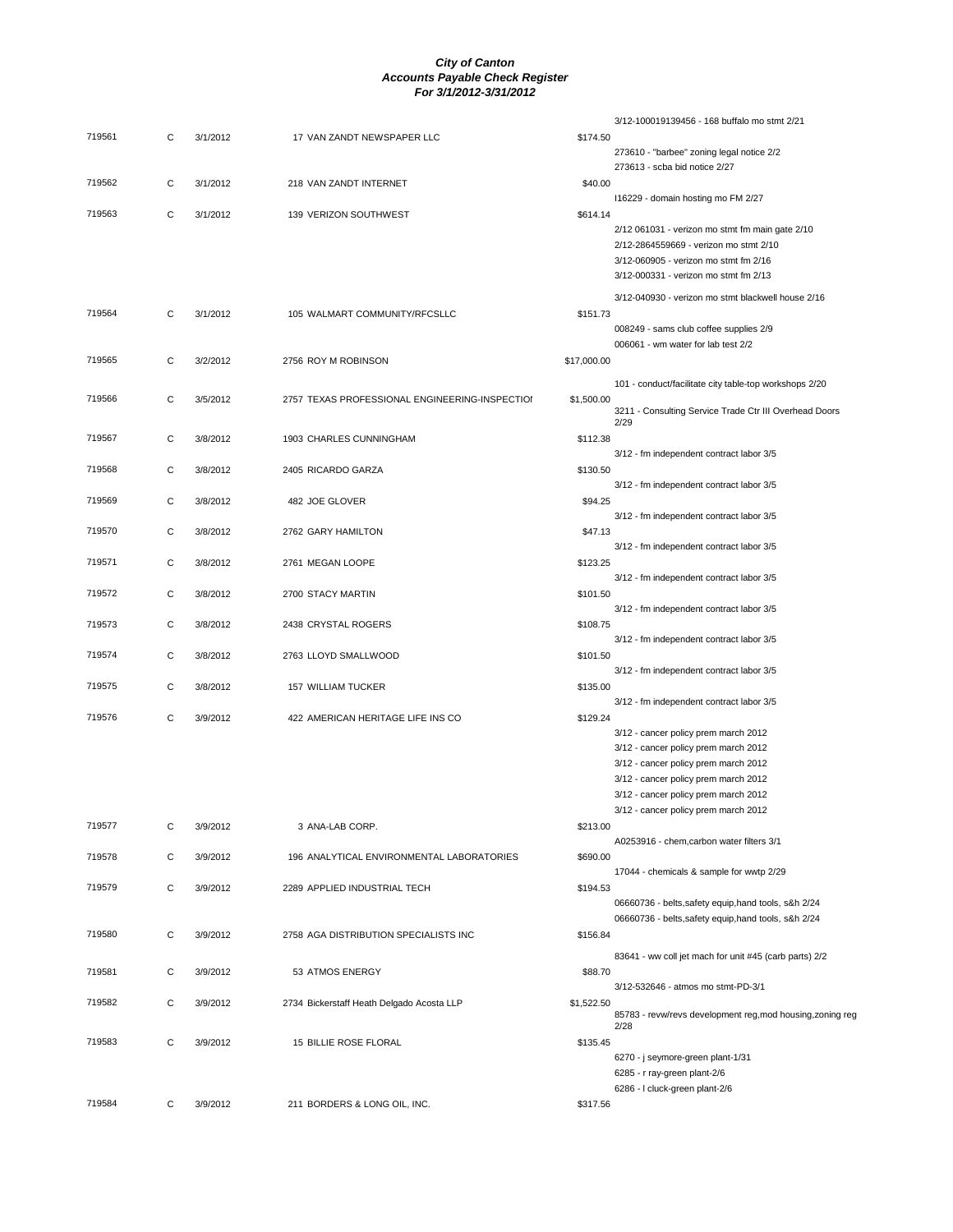|        |   |          |                                   |             | 22163 - Diesel 85g @ 3.736 FD 2/29                                                                                                  |
|--------|---|----------|-----------------------------------|-------------|-------------------------------------------------------------------------------------------------------------------------------------|
| 719585 | C | 3/9/2012 | 381 GARY BURTON ENGINEERING, INC. | \$28,761.72 |                                                                                                                                     |
|        |   |          |                                   |             | 2606 - final eng & bid phase completion-e outfall ss imp                                                                            |
|        |   |          |                                   |             | phs4-2/29<br>2603 - sch/prep precons mtg, compile docs, submittal-I20                                                               |
|        |   |          |                                   |             | san sewer-2/29                                                                                                                      |
|        |   |          |                                   |             | 2598 - final eng 50% comp, amend 1 design 50% comp-                                                                                 |
|        |   |          |                                   |             | ww3pump-2/29<br>2622 - util cons obs, disc billy st, water main iss-road imp-                                                       |
|        |   |          |                                   |             | 2/29                                                                                                                                |
|        |   |          |                                   |             | 2607 - prepare for & compile project bid--downtown elev<br>tank pnt 2/29                                                            |
|        |   |          |                                   |             | 2623 - prelim engineering woodland culvert replace 2/29                                                                             |
|        |   |          |                                   |             | 2605 - prelim eng complete/fin eng 30%--bar screen-2/29                                                                             |
|        |   |          |                                   |             | 2602 - inspect sealing block-water well 3-2/29                                                                                      |
| 719586 | С | 3/9/2012 | <b>16 CANTON AUTO PARTS</b>       | \$3,789.27  |                                                                                                                                     |
|        |   |          |                                   |             | 593126 - b-9 chem dip for parts-split depts-2/16                                                                                    |
|        |   |          |                                   |             | 593126 - b-9 chem dip for parts-split depts-2/16                                                                                    |
|        |   |          |                                   |             | 593126 - b-9 chem dip for parts-split depts-2/16                                                                                    |
|        |   |          |                                   |             | 593126 - b-9 chem dip for parts-split depts-2/16                                                                                    |
|        |   |          |                                   |             | 593126 - b-9 chem dip for parts-split depts-2/16                                                                                    |
|        |   |          |                                   |             | 593126 - b-9 chem dip for parts-split depts-2/16                                                                                    |
|        |   |          |                                   |             | 593126 - b-9 chem dip for parts-split depts-2/16                                                                                    |
|        |   |          |                                   |             | 593126 - b-9 chem dip for parts-split depts-2/16                                                                                    |
|        |   |          |                                   |             | 593194 - overhead lights repair pd unit 53 2/17                                                                                     |
|        |   |          |                                   |             | 593190 - oil chg, oil filter pd unit 53 2/17                                                                                        |
|        |   |          |                                   |             | 593211 - steel rotary file joes back plate 2/17                                                                                     |
|        |   |          |                                   |             | 593126 - b-9 chem dip for parts-split depts-2/16                                                                                    |
|        |   |          |                                   |             | 593126 - b-9 chem dip for parts-split depts-2/16                                                                                    |
|        |   |          |                                   |             | 593371 - fuel filter fire dept 2/21                                                                                                 |
|        |   |          |                                   |             | 593109 - windshield wiper blades streets truck 2/16                                                                                 |
|        |   |          |                                   |             | 593096 - auto transmission ww plant truck 2/16                                                                                      |
|        |   |          |                                   |             | 593078 - shop floor sweep 2/15                                                                                                      |
|        |   |          |                                   |             | 593050 - oil chg, pd unit 1 2/15                                                                                                    |
|        |   |          |                                   |             | 593047 - brake pads, brake job, pd unit 1 2/15                                                                                      |
|        |   |          |                                   |             | 593063 - trace wheels pd unit 1 2/15                                                                                                |
|        |   |          |                                   |             | 593040 - wiper blades streets truck 2/15<br>592983 - oil chg, windshield wipers, all filters, comp svc<br>streets unit 2/14         |
|        |   |          |                                   |             | 592976 - battery for pump tank streets truck 2/14                                                                                   |
|        |   |          |                                   |             | 592805 - 4 rotors pd unit 12 2/9                                                                                                    |
|        |   |          |                                   |             | 593126 - b-9 chem dip for parts-split depts-2/16                                                                                    |
|        |   |          |                                   |             | 593077 - carb cleaner, brake cleaner, all depts 2/15                                                                                |
|        |   |          |                                   |             | 592790 - brake pads, tires, oil chg pd unit 2 2/9                                                                                   |
|        |   |          |                                   |             | 592426 - replaced starter anim cont-unit 76-3/10                                                                                    |
|        |   |          |                                   |             | 592917 - oil chg-streets unit 6-2/13                                                                                                |
|        |   |          |                                   |             | 593077 - carb cleaner, brake cleaner, all depts 2/15                                                                                |
|        |   |          |                                   |             | 593077 - carb cleaner, brake cleaner, all depts 2/15                                                                                |
|        |   |          |                                   |             | 593077 - carb cleaner, brake cleaner, all depts 2/15                                                                                |
|        |   |          |                                   |             | 593077 - carb cleaner, brake cleaner, all depts 2/15                                                                                |
|        |   |          |                                   |             | 593077 - carb cleaner, brake cleaner, all depts 2/15                                                                                |
|        |   |          |                                   |             | 593077 - carb cleaner, brake cleaner, all depts 2/15                                                                                |
|        |   |          |                                   |             | 593077 - carb cleaner, brake cleaner, all depts 2/15                                                                                |
|        |   |          |                                   |             | 593218 - led clearance light water dist truck 2/17                                                                                  |
|        |   |          |                                   |             | 593077 - carb cleaner, brake cleaner, all depts 2/15<br>593217 - replace light on truck, repair back plate water dist<br>truck 2/17 |
|        |   |          |                                   |             | 593077 - carb cleaner, brake cleaner, all depts 2/15<br>592576 - fittings for air compressor-cat loader-2/5                         |
|        |   |          |                                   |             | 593515 - roller lifter, motor repair water plant truck 2/23                                                                         |
|        |   |          |                                   |             | 593481 - engine treatment fluid water plant truck 2/23                                                                              |
|        |   |          |                                   |             | 593475 - oil change-ww collection truck 2/23                                                                                        |
|        |   |          |                                   |             | 593474 - oil change-water plant truck 2/23                                                                                          |
|        |   |          |                                   |             | 593407 - window handle streets truck 2/22                                                                                           |
|        |   |          |                                   |             | 593393 - oil change-streets truck 2/22                                                                                              |
|        |   |          |                                   |             | 593364 - masking tape shop 2/21                                                                                                     |
|        |   |          |                                   |             |                                                                                                                                     |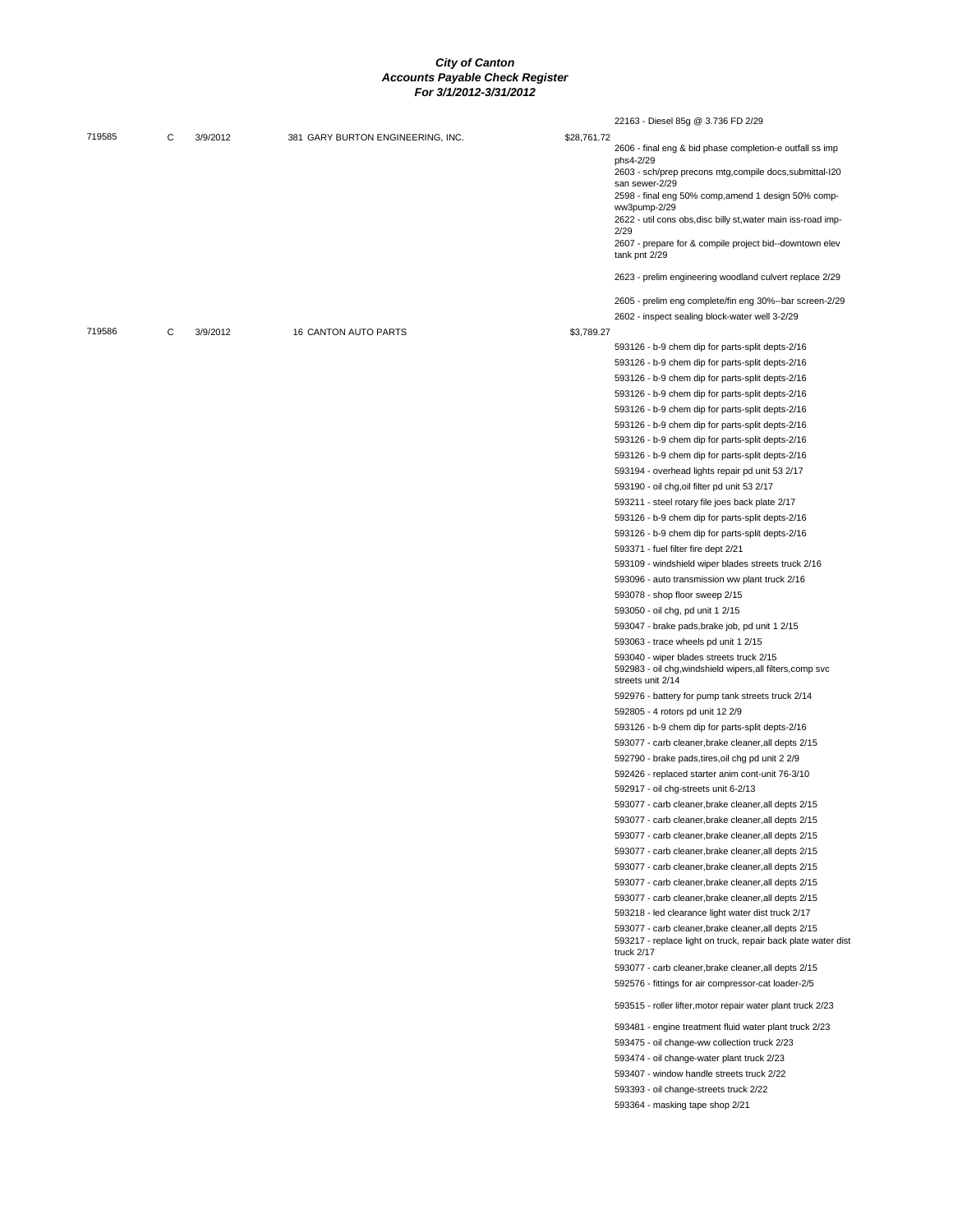|        |   |          |                                           |            | 593359 - oil change, air filters-fire dept 2/21                                           |
|--------|---|----------|-------------------------------------------|------------|-------------------------------------------------------------------------------------------|
|        |   |          |                                           |            | 593291 - oil change, cfd booster 1, 2/20                                                  |
|        |   |          |                                           |            | 593077 - carb cleaner, brake cleaner, all depts 2/15                                      |
|        |   |          |                                           |            | 592266 - trailer light plug water dist truck 1/30                                         |
|        |   |          |                                           |            | 592628 - anti freeze-split depts-2/6                                                      |
|        |   |          |                                           |            | 592775 - posi-track gear oil pd unit 74 2/9                                               |
|        |   |          |                                           |            | 592556 - oil chg, complete service fm truck 2/4                                           |
|        |   |          |                                           |            | 592555 - oil chg, wix radial seal fm truck 2/4                                            |
|        |   |          |                                           |            | 592484 - spark plugs, fuel filter ww unit 2/3                                             |
|        |   |          |                                           |            | 592439 - replaced fuel pump streets unit 2/2                                              |
|        |   |          |                                           |            | 592431 - fuel filter streets-unit 34-2/2                                                  |
|        |   |          |                                           |            | 592490 - oil chg, throttle linkage, joystick ball joint cyra 1/31                         |
|        |   |          |                                           |            | 592427 - anti freeze for eng fm unit 2/2                                                  |
|        |   |          |                                           |            | 592434 - new battery fm unit 2/2                                                          |
|        |   |          |                                           |            | 592628 - anti freeze-split depts-2/6                                                      |
|        |   |          |                                           |            | 592303 - light bar kit water dist truck 1/31                                              |
|        |   |          |                                           |            | 592628 - anti freeze-split depts-2/6                                                      |
|        |   |          |                                           |            | 592253 - oil chg, light duty filters water dist truck 1/30                                |
|        |   |          |                                           |            | 592252 - oil chg, a/c filter streets unit 1/30                                            |
|        |   |          |                                           |            | 592155 - wix fuel cleaner water dist truck 1/27                                           |
|        |   |          |                                           |            | 592154 - wiper switch streets unit 1/27                                                   |
|        |   |          |                                           |            | 592145 - reflex truck shocks water dist truck 1/27                                        |
|        |   |          |                                           |            | 592143 - disc brake pad set admin unit#21-1/27                                            |
|        |   |          |                                           |            | 592152 - 2 u-joints admin-unit 21-1/27                                                    |
|        |   |          |                                           |            | 592144 - drivealign idler water dist truck 1/27                                           |
|        |   |          |                                           |            | 592100 - oil chg, air filter admin unit b 1/26                                            |
|        |   |          |                                           |            |                                                                                           |
|        |   |          |                                           |            | 591593 - automatic align 96 gmc water dist truck 1/13<br>592322 - antifreeze fm unit 1/31 |
|        |   |          |                                           |            | 592629 - anti freeze-split depts-2/6                                                      |
|        |   |          |                                           |            | 592735 - a/c filter pd unit 12                                                            |
|        |   |          |                                           |            | 592732 - lights for pd unit 74 2/8                                                        |
|        |   |          |                                           |            |                                                                                           |
|        |   |          |                                           |            | 592731 - windshield wipers & switch streets truck 2/8                                     |
|        |   |          |                                           |            | 592673 - light duty filters pd unit 74 2/7                                                |
|        |   |          |                                           |            | 592688 - a/c filter pd unit 74 2/7                                                        |
|        |   |          |                                           |            | 592696 - air filter panel pd unit 74 2/7                                                  |
|        |   |          |                                           |            | 592669 - oil chg, a/c filter fm truck 2/7                                                 |
|        |   |          |                                           |            | 592629 - anti freeze-split depts-2/6                                                      |
|        |   |          |                                           |            | 592629 - anti freeze-split depts-2/6                                                      |
|        |   |          |                                           |            | 592628 - anti freeze-split depts-2/6                                                      |
|        |   |          |                                           |            | 592629 - anti freeze-split depts-2/6                                                      |
|        |   |          |                                           |            | 592628 - anti freeze-split depts-2/6<br>592628 - anti freeze-split depts-2/6              |
|        |   |          |                                           |            | 592628 - anti freeze-split depts-2/6                                                      |
|        |   |          |                                           |            | 592629 - anti freeze-split depts-2/6                                                      |
|        |   |          |                                           |            | 592628 - anti freeze-split depts-2/6                                                      |
|        |   |          |                                           |            | 592629 - anti freeze-split depts-2/6                                                      |
|        |   |          |                                           |            | 592628 - anti freeze-split depts-2/6                                                      |
|        |   |          |                                           |            | 592628 - anti freeze-split depts-2/6                                                      |
|        |   |          |                                           |            | 592629 - anti freeze-split depts-2/6                                                      |
|        |   |          |                                           |            | 592629 - anti freeze-split depts-2/6                                                      |
|        |   |          |                                           |            | 592629 - anti freeze-split depts-2/6                                                      |
|        |   |          |                                           |            | 592629 - anti freeze-split depts-2/6                                                      |
|        |   |          |                                           |            | 592629 - anti freeze-split depts-2/6                                                      |
|        |   |          |                                           |            | 592628 - anti freeze-split depts-2/6                                                      |
| 719590 | С | 3/9/2012 | 2710 Canton Boys All Star Basketball Team | \$1,213.41 |                                                                                           |
|        |   |          |                                           |            | 3/12 - hwy 64 parking 3/1                                                                 |
|        |   |          |                                           |            | 3/12-1 - hwy 64 parking 3/2                                                               |
|        |   |          |                                           |            | 3/12/2 - hwy 64 parking 3/4                                                               |
| 719591 | C | 3/9/2012 | 311 CANTON LUMBER COMPANY                 | \$52.33    |                                                                                           |
|        |   |          |                                           |            | 34094 - copper split bolt connectors fm 2/15                                              |
|        |   |          |                                           |            | 34166 - lag screws kaufman park 2/16                                                      |
| 719592 | C | 3/9/2012 | 240 CANTON ROTARY CLUB                    | \$754.28   |                                                                                           |
|        |   |          |                                           |            | 3/12 - hwy 64 parking 3/3                                                                 |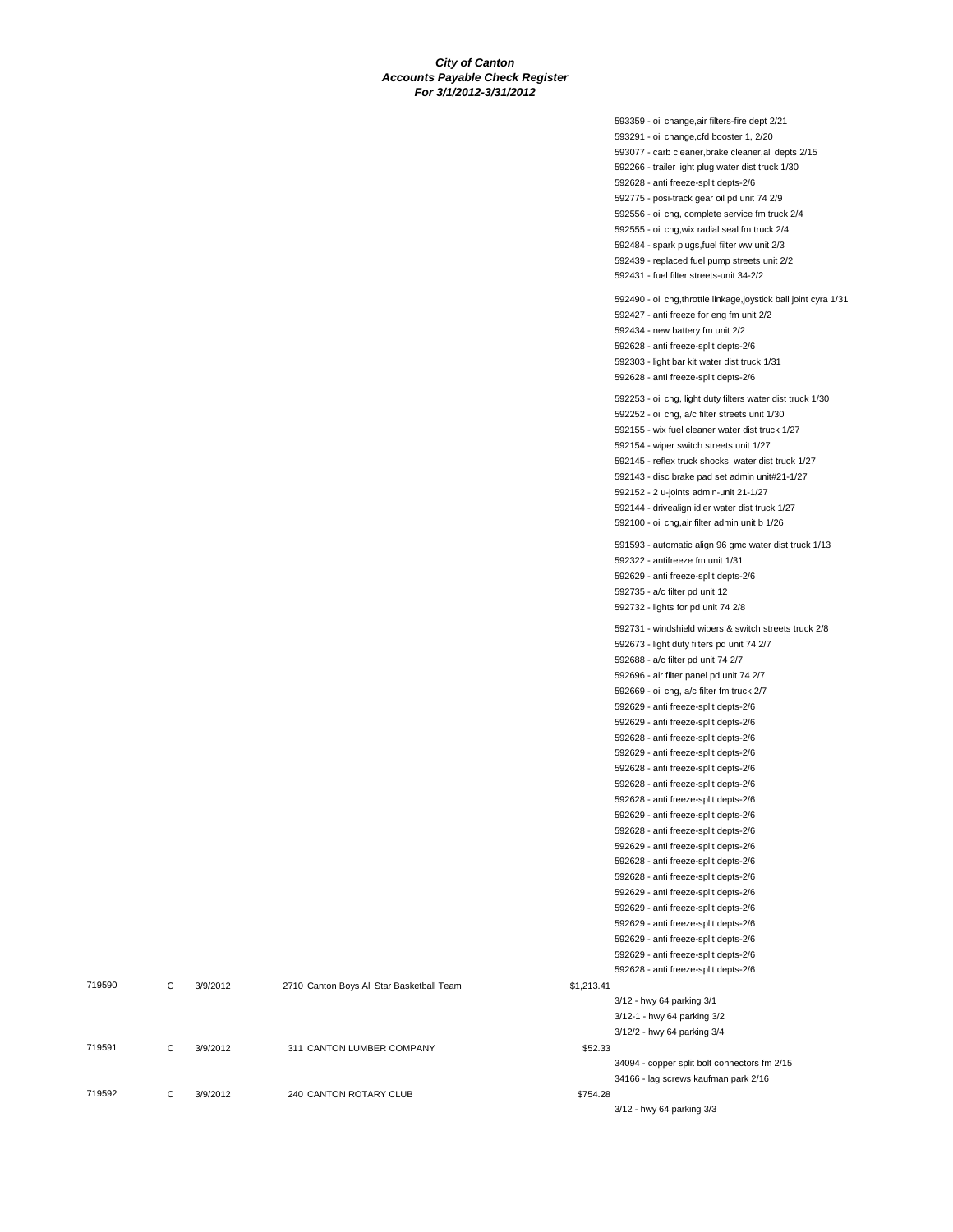| 719600 | С | 3/9/2012 | 32 DPC INDUSTRIES, INC.           | \$844.98   |                                                                                                           |
|--------|---|----------|-----------------------------------|------------|-----------------------------------------------------------------------------------------------------------|
|        |   |          |                                   |            | 79700519-12 - chlorine & del chg 2/23                                                                     |
| 719601 | С | 3/9/2012 | 826 EAST TEXAS CABLE              | \$151.75   |                                                                                                           |
|        |   |          |                                   |            | 3-12-005350 - internet mo stmt 2/27                                                                       |
|        |   |          |                                   |            | 3/12-004301 - city hall internet 2/27                                                                     |
| 719602 | С | 3/9/2012 | 1247 ELLIOTT ELECTRIC SUPPLY      | \$666.59   |                                                                                                           |
|        |   |          |                                   |            | 24-08085-02 - lightbulbs,lamps,ballasts 2/15                                                              |
|        |   |          |                                   |            | 24-08085-03 - lightbulbs, 120/240 breaker 2/15                                                            |
|        |   |          |                                   |            | 24-08085-03 - lightbulbs, 120/240 breaker 2/15<br>24-07903-01 - ballast, lights, comm dupl rec, 1200w mov |
|        |   |          |                                   |            | 2/17                                                                                                      |
|        |   |          |                                   |            | 24-08111-01 - ret lights, ballasts 2/15                                                                   |
| 719603 | С | 3/9/2012 | 319 EAGER BEAVER                  | \$1,750.00 |                                                                                                           |
|        |   |          |                                   |            | 174518 - tree trimming & removal fm grounds 3/7                                                           |
| 719604 | С | 3/9/2012 | 1269 FORTENBERRY PIPE & SUPPLY CO | \$400.05   |                                                                                                           |
|        |   |          |                                   |            | 9393 - pipe for fm signs 2/20                                                                             |
|        |   |          |                                   |            | 9375 - floor plate unit 10 2/14                                                                           |
|        |   |          |                                   |            | 9376 - repair safety rail row 94 fm 2/14                                                                  |
| 719605 | С | 3/9/2012 | 1473 GUARDIAN FLEX PLAN           | \$50.00    |                                                                                                           |
|        |   |          |                                   |            | 181909 - feb 12 flex plan mo stmt 3/1<br>181909 - feb 12 flex plan mo stmt 3/1                            |
|        |   |          |                                   |            | 181909 - feb 12 flex plan mo stmt 3/1                                                                     |
|        |   |          |                                   |            | 181909 - feb 12 flex plan mo stmt 3/1                                                                     |
| 719606 | С | 3/9/2012 | 2751 RON HAMMACK                  | \$5.00     |                                                                                                           |
|        |   |          |                                   |            |                                                                                                           |
|        |   |          |                                   |            | 2/27 - ticket fee to recruit fm vendors in boerne 2/25-2/26                                               |
| 719607 | С | 3/9/2012 | 2709 HBC BUILDING CENTER          | \$2,422.94 |                                                                                                           |
|        |   |          |                                   |            | 1359 - ezy mix concrete fm 2/17                                                                           |
|        |   |          |                                   |            | 1387 - 1/2 copper for parks 2/21<br>1372 - plumbing supplies for parks 2/20                               |
|        |   |          |                                   |            | 1371 - fitting brush, hardware fd 2/20                                                                    |
|        |   |          |                                   |            | 1371 - fitting brush, hardware fd 2/20                                                                    |
|        |   |          |                                   |            | 1452 - nutdriver set 2/27                                                                                 |
|        |   |          |                                   |            | 1360 - ezy mix concrete fm 2/17                                                                           |
|        |   |          |                                   |            | 1390 - c-clamp, #2 spool cyra 2/21                                                                        |
|        |   |          |                                   |            | 1353 - gal white pro int fm 2/17                                                                          |
|        |   |          |                                   |            | 1349 - allen wrench for lights 2/17                                                                       |
|        |   |          |                                   |            | 1348 - light bulbs fd 2/17                                                                                |
|        |   |          |                                   |            | 1347 - indust hang scal batwing mower unit 113 2/17                                                       |
|        |   |          |                                   |            | 1345 - aviation sip strghace fm 2/16                                                                      |
|        |   |          |                                   |            | 1344 - hardware for batwing mower unit 113 2/16                                                           |
|        |   |          |                                   |            | 1391 - solder flo-temp, c-flux jar 2/21                                                                   |
|        |   |          |                                   |            | 1332 - Itx yellow enamel fm 2/16                                                                          |
|        |   |          |                                   |            | 1488 - lantern, spade, screwdriver & socket set unit 17 2/28                                              |
|        |   |          |                                   |            | 1327 - blue spry marking 2/15                                                                             |
|        |   |          |                                   |            |                                                                                                           |
|        |   |          |                                   |            | 1334 - coupler lock, tail light, blk nylon, poly tarp fm trailer                                          |
|        |   |          |                                   |            | 1489 - light kit fd 2/28                                                                                  |
|        |   |          |                                   |            | 1326 - hillman hardware fm 2/15                                                                           |
|        |   |          |                                   |            | 1156 - flagging tape, 2x4 boards fm & parks 2/1                                                           |
|        |   |          |                                   |            | 1484 - cement, pipe cleaner to repair sewer line 2/28                                                     |
|        |   |          |                                   |            | 1466 - mini roller, 3 " trimmer parks 2/28                                                                |
|        |   |          |                                   |            | 1486 - coupling for sewer repair 2/28                                                                     |
|        |   |          |                                   |            | 1487 - ezy mix concrete str to repair sewer line 2/28                                                     |
|        |   |          |                                   |            | 1215 - 18" HAND PUMP WP 2/6                                                                               |
|        |   |          |                                   |            | 1480 - varnish, enamel, etc fm 2/28                                                                       |
|        |   |          |                                   |            | 1501 - ret light kit, purch bulb fd 2/29                                                                  |
|        |   |          |                                   |            | 1416 - hoses, nozzles, quick connect fd 2/23                                                              |
|        |   |          |                                   |            | 1482 - plugs, bushing peace st 2/28                                                                       |
|        |   |          |                                   |            | 1478 - poly spray varnish fm 2/28                                                                         |
|        |   |          |                                   |            | 1455 - red spray paint fm 2/27                                                                            |
|        |   |          |                                   |            | 1448 - flagging tape fm 2/27                                                                              |
|        |   |          |                                   |            | 1432 - bow fiber rakes 2/24                                                                               |
|        |   |          |                                   |            | 1421 - quick connectors, couplings fd 2/23                                                                |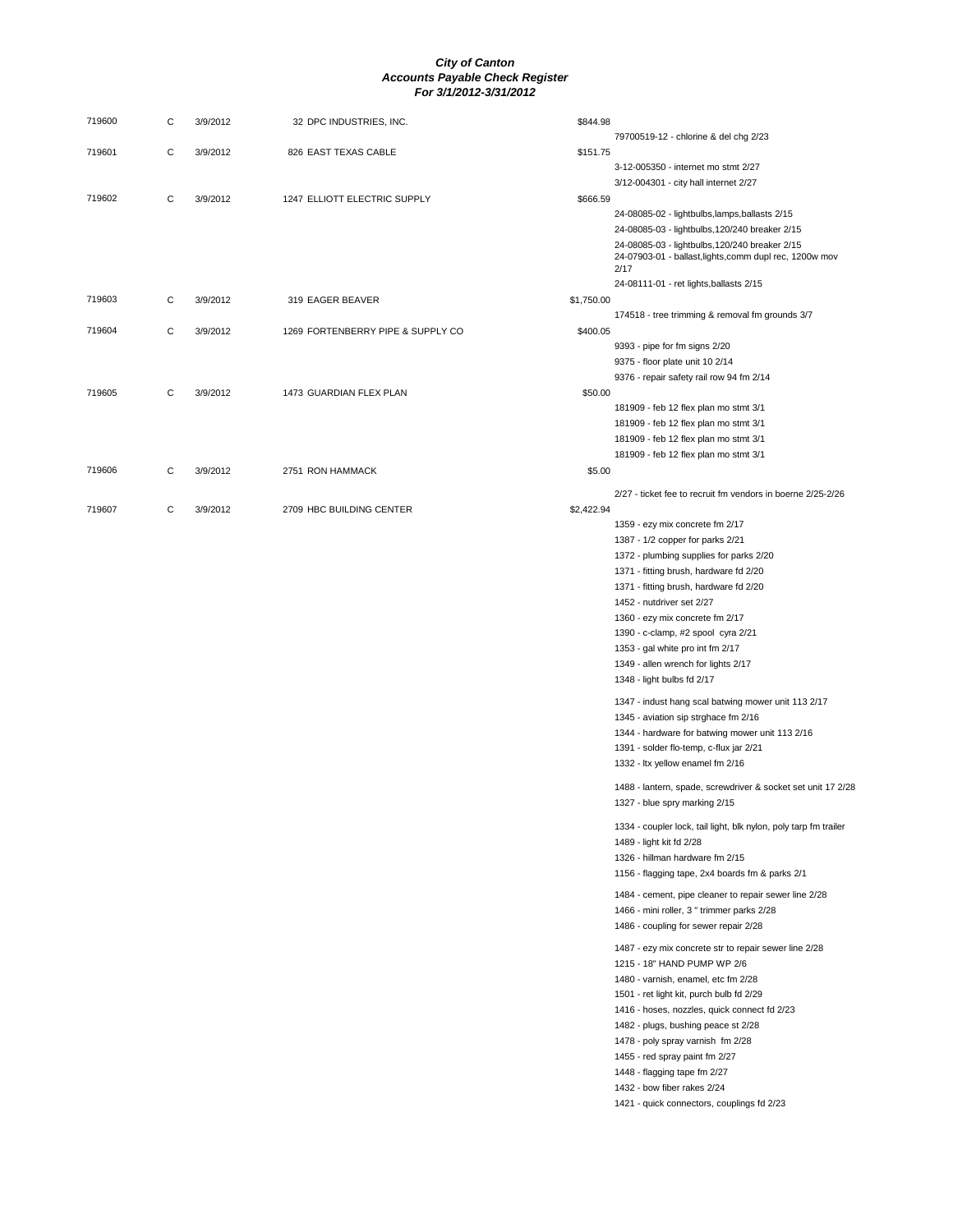|               | 1418 - coupling fd 2/23                                          |
|---------------|------------------------------------------------------------------|
|               | 1493 - electrical supplies for library 2/29                      |
|               | 1208 - carafe 10c blk bunnomatc 2/6                              |
|               | 1169 - faucet, nipples, bushings, sealnt pipe thrd, etc for fd   |
|               | 2/2<br>1238 - finish nail, molding city hall 2/7                 |
|               | 1232. - pvc trapp, ext tube, faucet, van & top city hall 2/7     |
|               | 1226 - plastic pop up city hall 2/7                              |
|               | 1224 - elect ballast, ushape cw pd 2/7                           |
|               | 1221 - plate mending, yellow pine fd 2/7                         |
|               | 1214 - pvc primer, cement fm plumbing 2/6/                       |
|               | 1241 - tail sjoint city hall 2/7                                 |
|               | 1212 - electrical supplies (breakers) for pd 2/6                 |
|               |                                                                  |
|               | 1245 - padlock, hardware, lumber kaufman park 2/8                |
|               | 1183 - 3" adapters, sch 40 adapters, etc 2/3                     |
|               | 1182 - sch 40 elbows, adapters, tees, etc 2/2                    |
|               | 1178 - sch 40 coupl, tees, adapters, bibb hose, etc 2/2          |
|               | 1177 - 1x2x24 foundation stake 2/2                               |
|               | 1156 - flagging tape, 2x4 boards fm & parks 2/1                  |
|               | 1259 - wrench, nipples wp 2/9                                    |
|               | 1490 - chr ball wp 2/28                                          |
|               | 1213 - comp connect, comp insert wp 2/6                          |
|               | 1259 - wrench, nipples wp 2/9                                    |
|               | 1320 - 2x4 board, hardware for parks 2/15                        |
|               | 1307 - supplies to repair drain pipe at fm 2/14                  |
|               | 1300 - supplies to repair drain pipe at fm 2/13                  |
|               | 1298 - hanger joist for shop 2/13                                |
|               | 1297 - 2x4 studs-work bench in shop 2/13                         |
|               | 1296 - shovel pal & truper 2/13                                  |
|               | 1275 - indoor digital timer blue rr fm 2/10                      |
|               | 1239 - liquid nail, caulking city hall 2/7                       |
|               | 1270 - bulbs, photocell fm 2/9                                   |
|               | 1323 - orng quikoff ct, yellow nylon fm 2/15                     |
|               | 1257 - wand marking, paint 2/9                                   |
|               | 1252 - brass nozzle twist fm 2/9                                 |
|               | 1244-34498 - c-clamp wwtp 2/8                                    |
|               | 1243-34431 - caster for plants civic center 2/8                  |
|               | 1245-34340 - electrical supplies for cyra 2/8                    |
|               | 1209-34302 - flap disk cyra park 2/8                             |
|               | 1246 - pipe wrench for unit 1 b boston 2/8                       |
|               | 1271 - photocell fm 2/9                                          |
|               | 1255 - gasket, hardware, connect, nipples, bushing wp 2/9        |
| \$150.00      |                                                                  |
|               | 42509 - s deville field training off 2/6-2/10                    |
| \$150.00      |                                                                  |
|               | 481157 - replaced skid steer 3/5                                 |
| \$700.00      |                                                                  |
|               | 2/13 - inspector training d smith/l cluck 3/12-3/14              |
|               | 2/13 - inspector training d smith/l cluck 3/12-3/14              |
| \$61.54       |                                                                  |
|               | 7-071040-09 Refund - Utility Billing Refund                      |
| \$157.66      | 3/8/12 - reimb for training in frisco 3/6-3/7 & supp from office |
|               | max 3/6                                                          |
|               | 3/8/12 - reimb for training in frisco 3/6-3/7 & supp from office |
|               | max 3/6                                                          |
| \$600.00      | 3/10 - Tickets for water sampling tests 3/10                     |
| \$41.66       |                                                                  |
|               |                                                                  |
|               | 0891-328523 - micro sponge, glass & tire cleaner wwtp 2/25       |
|               | 0891-327401 - mini lamp bulbs fd eng 1 2/20                      |
|               | 0891-326567 - oil-sm engine 2/16                                 |
| R<br>\$380.00 |                                                                  |
|               | 0249398-IN - Door on Trade Center II-fm-2/29                     |

|        |              |          |                                     |          | $1255 - g$                   |
|--------|--------------|----------|-------------------------------------|----------|------------------------------|
| 719612 | C            | 3/9/2012 | 141 KILGORE COLLEGE                 | \$150.00 |                              |
|        |              |          |                                     |          | $42509 - s$                  |
| 719613 | C            | 3/9/2012 | 750 KINDLE EQUIPMENT                | \$150.00 |                              |
|        |              |          |                                     |          | 481157 -                     |
| 719614 | C            | 3/9/2012 | 2760 JOHNNY R KURTEN                | \$700.00 |                              |
|        |              |          |                                     |          | $2/13 - ins$<br>$2/13 - ins$ |
| 719615 | C            | 3/9/2012 | 1363 LOETTA NERREN                  | \$61.54  |                              |
|        |              |          |                                     |          | 7-071040                     |
| 719616 | C            | 3/9/2012 | 1132 MIKE KING                      | \$157.66 |                              |
|        |              |          |                                     |          | $3/8/12 - r$<br>max 3/6      |
|        |              |          |                                     |          | $3/8/12 - r$                 |
|        |              |          |                                     |          | max 3/6                      |
| 719617 | $\mathbf{C}$ | 3/9/2012 | 72 NORTHEAST TEXAS PUBLIC HEALTH    | \$600.00 |                              |
|        |              |          |                                     |          | 3/10 - Tic                   |
| 719618 | C            | 3/9/2012 | 294 O'REILLY AUTOMOTIVE INC.        | \$41.66  |                              |
|        |              |          |                                     |          | 0891-328                     |
|        |              |          |                                     |          | 0891-327                     |
|        |              |          |                                     |          | 0891-326                     |
| 719620 | C            | 3/9/2012 | 2663 OVERHEAD DOOR COMPANY OF TYLER | \$380.00 |                              |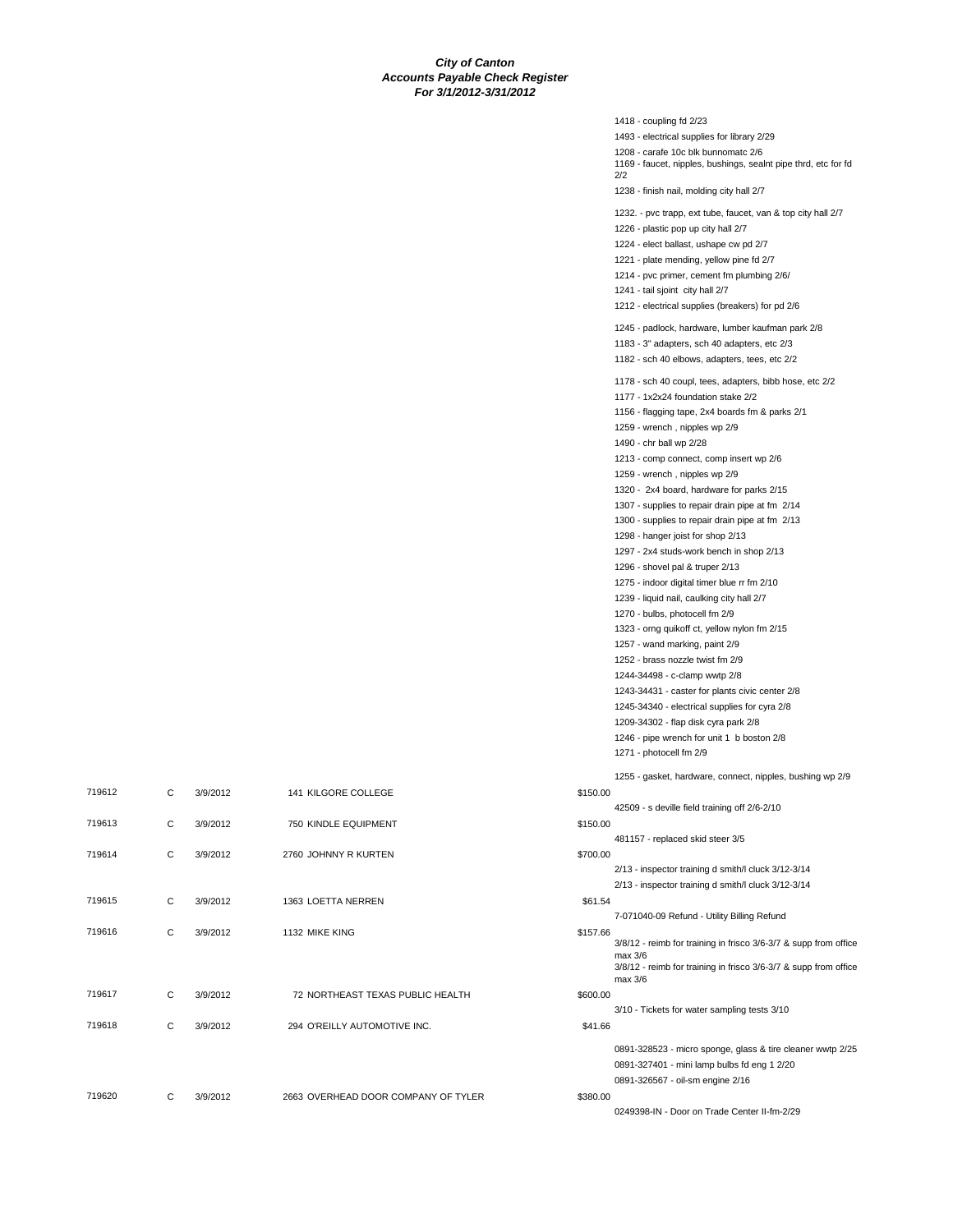| 719621 | C | 3/9/2012 | 84 POSTMASTER                               | \$1,009.32  |                                                                                              |
|--------|---|----------|---------------------------------------------|-------------|----------------------------------------------------------------------------------------------|
|        |   |          |                                             |             | 3/12-1 - standard mail type pi #171 3/12                                                     |
|        |   |          |                                             |             |                                                                                              |
|        |   |          |                                             |             | 3/12 - postage for water bills permit for 1st class 3/12                                     |
| 719622 | С | 3/9/2012 | 323 PUBLIC AGENCY TRAINING COUNCIL          | \$250.00    | 150743 - m king managing prop & evidence room 3/6-3/7                                        |
|        |   |          |                                             |             | 2/27                                                                                         |
| 719623 | C | 3/9/2012 | 1867 QUILL CORPORATION                      | \$235.98    |                                                                                              |
|        |   |          |                                             |             | 1283908 - 2 desk ref systems-fire dept-2/21                                                  |
| 719624 | С | 3/9/2012 | 2656 RAY & THATCHER, ATTORNEYS AT LAW, P.C. | \$72.00     |                                                                                              |
|        |   |          |                                             |             | 3/12-1 - city attorney billing stmt Feb12 3/5                                                |
| 719625 | C | 3/9/2012 | 2766 RICHARD L RAY                          | \$555.13    |                                                                                              |
|        |   |          |                                             |             | 2/24 - reimb for exp tx city attorneys assoc seminar 2/23-                                   |
|        |   |          |                                             |             | 2/24                                                                                         |
| 719626 | C | 3/9/2012 | 2525 RAY RIDINGS BUICK GMC                  | \$93.51     |                                                                                              |
|        |   |          |                                             |             | 47840 - replace battery & windshield wipers unit 8 11/30                                     |
| 719627 | С |          |                                             | \$486.86    |                                                                                              |
|        |   | 3/9/2012 | 2525 RAY RIDINGS BUICK GMC                  |             |                                                                                              |
|        |   |          |                                             |             | 109367 - new tailgate handle, plate lights fm 2/18                                           |
|        |   |          |                                             |             | 109368 - two rear tile lamp assembly wd truck 2/17                                           |
|        |   |          |                                             |             | 109346 - harness-PD Unit 74-2/8                                                              |
| 719628 | C | 3/9/2012 | 391 REDI NATIONAL PEST ELIMINATORS          | \$285.00    |                                                                                              |
|        |   |          |                                             |             | 19482 - 1390 s trade days blvd fire dept mo pest control<br>2/24                             |
|        |   |          |                                             |             | 19733 - COC-monthly pest control-2/28                                                        |
|        |   |          |                                             |             |                                                                                              |
|        |   |          |                                             |             | 19488 - 800 flea market rd civic ctr mo pest control 2/24                                    |
|        |   |          |                                             |             | 19481 - 315 first Monday In blackwell museum mo pest<br>control 2/24                         |
|        |   |          |                                             |             |                                                                                              |
|        |   |          |                                             |             | 19489 - 200 groves st sr cit bldg mo pest control 2/24                                       |
|        |   |          |                                             |             | 19479 - annex bldg police dept mo pest control 2/24                                          |
|        |   |          |                                             |             |                                                                                              |
|        |   |          |                                             |             | 19520 - 119 n buffalo plaza museum mo pest control 2/24                                      |
|        |   |          |                                             |             | 19478 - 290 e tyler mo pest control 2/24                                                     |
|        |   |          |                                             |             |                                                                                              |
|        |   |          |                                             |             | 19480 - 800 first Monday In log cabin mo pest control 2/24                                   |
| 719629 | С | 3/9/2012 | 2157 SANITATION SOLUTIONS                   | \$41,912.32 |                                                                                              |
|        |   |          |                                             |             | 22x00336 - sanitation solutions mo stmt 2/29                                                 |
|        |   |          |                                             |             | 22x00336 - sanitation solutions mo stmt 2/29                                                 |
|        |   |          |                                             |             | 22x00336 - sanitation solutions mo stmt 2/29                                                 |
|        |   |          |                                             |             | 22x00336 - sanitation solutions mo stmt 2/29                                                 |
|        |   |          |                                             |             | 22x00336 - sanitation solutions mo stmt 2/29                                                 |
|        |   |          |                                             |             | 22x00336 - sanitation solutions mo stmt 2/29                                                 |
|        |   |          |                                             |             |                                                                                              |
|        |   |          |                                             |             | 22x00336 - sanitation solutions mo stmt 2/29<br>22x00336 - sanitation solutions mo stmt 2/29 |
|        |   |          |                                             |             |                                                                                              |
|        |   |          |                                             |             | 22x00336 - sanitation solutions mo stmt 2/29                                                 |
|        |   |          |                                             |             | 22x00336 - sanitation solutions mo stmt 2/29                                                 |
|        |   |          |                                             |             | 22x00336 - sanitation solutions mo stmt 2/29                                                 |
|        |   |          |                                             |             | 22x00336 - sanitation solutions mo stmt 2/29                                                 |
|        |   |          |                                             |             | 22x00336 - sanitation solutions mo stmt 2/29                                                 |
|        |   |          |                                             |             | 22x00336 - sanitation solutions mo stmt 2/29                                                 |
| 719630 | С | 3/9/2012 | 103 TELETOUCH COMMUNICATIONS                | \$171.50    |                                                                                              |
|        |   |          |                                             |             | 551086 - ni-cad for pd radios 2/28                                                           |
| 719631 | С | 3/9/2012 | 1674 TEXAS ECONOMIC DEVELOPMENT COUNCIL     | \$175.00    |                                                                                              |
|        |   |          |                                             |             | 54879 - reg for econ dev sales tax workshop-j seymore-2/2                                    |
| 719632 | С | 3/9/2012 | 2731 TITAN SERVICES GROUP                   | \$440.00    |                                                                                              |
|        |   |          |                                             |             | 1512 - fm: server & pc maint on wireless links, sec main                                     |
|        |   |          |                                             |             | gate, prim main gate                                                                         |
|        |   |          |                                             |             | 1501 - installed ups server city hall, network problem                                       |
|        |   |          |                                             |             | w/Matt's computer 2/24<br>1501 - installed ups server city hall, network problem             |
|        |   |          |                                             |             | w/Matt's computer 2/24                                                                       |
| 719633 | C | 3/9/2012 | 160 TEXAS MUNICIPAL RETIREMENT              | \$34,821.60 |                                                                                              |
|        |   |          |                                             |             | 3/12 - tmrs contributions for feb 12 3/1                                                     |
|        |   |          |                                             |             | 3/12 - tmrs contributions for feb 12 3/1                                                     |
|        |   |          |                                             |             | 3/12 - tmrs contributions for feb 12 3/1                                                     |
|        |   |          |                                             |             | 3/12 - tmrs contributions for feb 12 3/1                                                     |
|        |   |          |                                             |             | 3/12 - tmrs contributions for feb 12 3/1                                                     |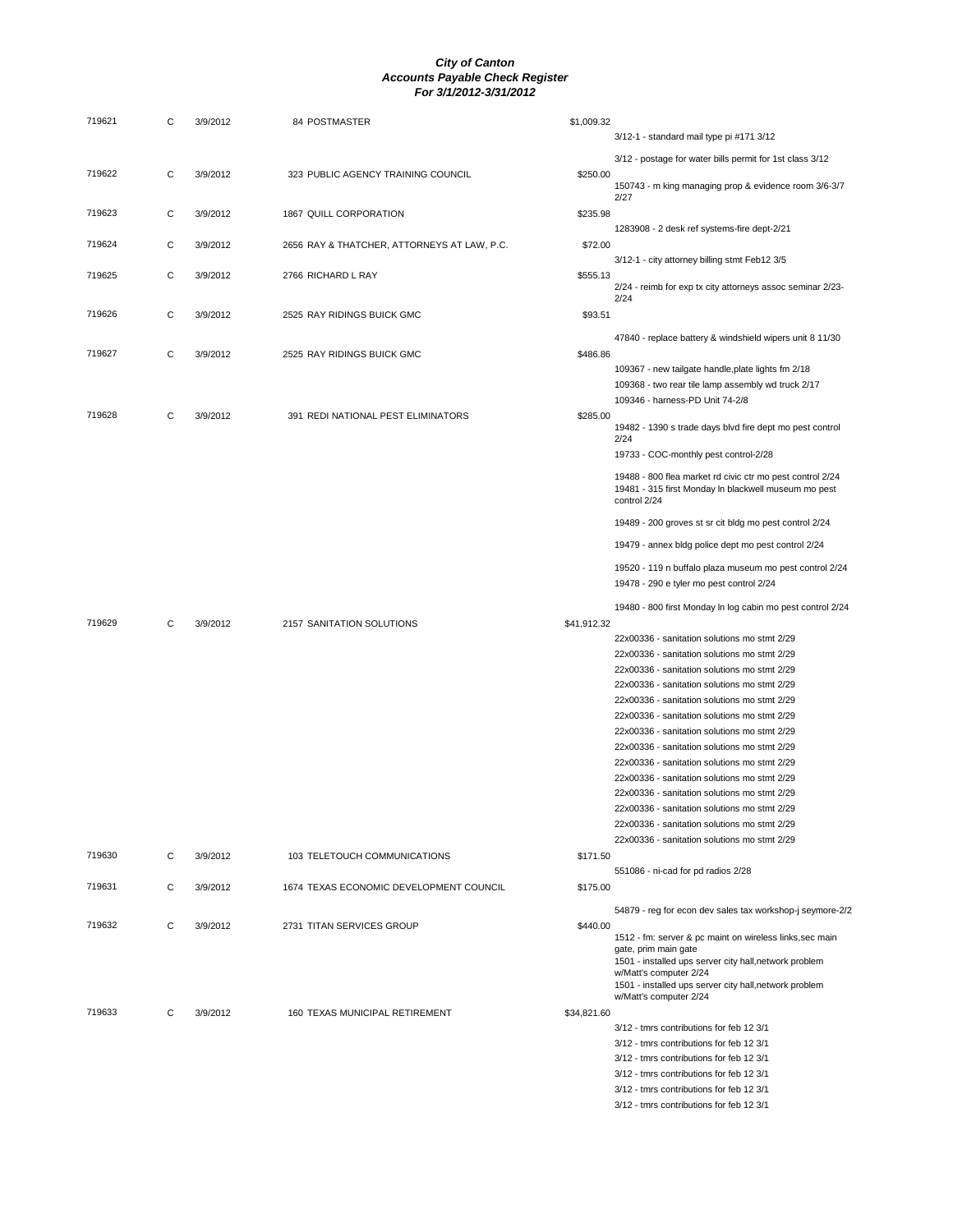3/12 - tmrs contributions for feb 12 3/1

|        |   |          |                                         |            | 3/12 - tmrs contributions for feb 12 3/1                             |
|--------|---|----------|-----------------------------------------|------------|----------------------------------------------------------------------|
|        |   |          |                                         |            | 3/12 - tmrs contributions for feb 12 3/1                             |
|        |   |          |                                         |            | 3/12 - tmrs contributions for feb 12 3/1                             |
| 719634 | C | 3/9/2012 | 241 TRACTOR SUPPLY CREDIT PLAN          | \$53.91    |                                                                      |
|        |   |          |                                         |            | 200109141 - 2 5lb bag fast lawn mix 2/7<br>300101203 - 2 angles 1/31 |
|        |   |          |                                         |            | 200108316 - hose fuel tank, saw chain 2/2                            |
|        |   |          |                                         |            | 300103247 - 7 1/4 in wheel 2/17                                      |
|        |   |          |                                         |            | 100047868 - Headgear w/rachet for Rita 2/15                          |
|        |   |          |                                         |            | 300101567 - Ret Vise Mechanic Bench 2/3                              |
|        |   |          |                                         |            | 100046906 - galvinized 3in screws 2/5                                |
| 719635 | C | 3/9/2012 | 208 TYLER MORNING TELEGRAPH             | \$222.10   |                                                                      |
|        |   |          |                                         |            | 3/12 - classified ad-wastewater system tech-3/7                      |
| 719636 | C | 3/9/2012 | 200 UNITED SYSTEMS TECHNOLOGY INC       | \$12.72    |                                                                      |
|        |   |          |                                         |            | 68030 - ebills mo stmt 2/29                                          |
| 719637 | C | 3/9/2012 | 17 VAN ZANDT NEWSPAPER LLC              | \$82.60    | 274378 - bank bid notice 2/9                                         |
| 719638 | С | 3/9/2012 | 17 VAN ZANDT NEWSPAPER LLC              | \$578.00   |                                                                      |
|        |   |          |                                         |            | 247347 - 1/2 pg guide display fm 2/29                                |
|        |   |          |                                         |            | 271558 - guide dry creek landing-FM-1/31                             |
|        |   |          |                                         |            | 247346 - 1/2 pg guide display-FM-1/31                                |
|        |   |          |                                         |            | 271881 - classified-FM pt flaggers-1/26                              |
|        |   |          |                                         |            | 273511 - 1/4 pg guide display-dry creek landing fm 2/29              |
| 719639 | C | 3/9/2012 | 702 VAN ZANDT COUNTY APPRAISAL DISTRICT | \$7,388.42 |                                                                      |
|        |   |          |                                         |            |                                                                      |
|        |   |          |                                         |            | 3/1 - 2012 appr & coll dist 2nd qtr budget allocation 3/1            |
| 719640 | C | 3/9/2012 | 139 VERIZON SOUTHWEST                   | \$1,165.32 | 3/1 - 2012 appr & coll dist 2nd qtr budget allocation 3/1            |
|        |   |          |                                         |            | 3/12-060621 - fire dept 567-0319 mo stmt-2/25                        |
|        |   |          |                                         |            | 3/12-061211 - animal shelter mo stmt-2/28                            |
|        |   |          |                                         |            | 3/12-950823 - FM-903-567-1134-mo stmt-2/25                           |
|        |   |          |                                         |            | 3/12-060530 - city hall mo stmt-2/28                                 |
|        |   |          |                                         |            | 3/12-2832014992 - 903-1EL-1706 mo stmt 2/25                          |
|        |   |          |                                         |            | 3/12-2874281492 - 903-1RT-6452 mo stmt 2/25                          |
|        |   |          |                                         |            | 3/12-2832015050 - 903-1FR-0064 FM mo stmt 2/25                       |
|        |   |          |                                         |            | 3/12-040113 - 290 e tyler mo stmt 2/22                               |
|        |   |          |                                         |            | 3/12-030109 - municipal judge mo stmt-2/28                           |
|        |   |          |                                         |            | 3/12-840126 - sr citizens bldg mo stmt-2/25                          |
| 719641 | C | 3/9/2012 | 156 CONTINENTAL RESEARCH CORP.          | \$71.95    |                                                                      |
|        |   |          |                                         |            | 364656-CRC-1 - heat shrink butt conn/s&h split all depts 2/3         |
|        |   |          |                                         |            | 364656-CRC-1 - heat shrink butt conn/s&h split all depts 2/3         |
|        |   |          |                                         |            | 364656-CRC-1 - heat shrink butt conn/s&h split all depts 2/3         |
|        |   |          |                                         |            | 364656-CRC-1 - heat shrink butt conn/s&h split all depts 2/3         |
|        |   |          |                                         |            | 364656-CRC-1 - heat shrink butt conn/s&h split all depts 2/3         |
|        |   |          |                                         |            | 364656-CRC-1 - heat shrink butt conn/s&h split all depts 2/3         |
|        |   |          |                                         |            | 364656-CRC-1 - heat shrink butt conn/s&h split all depts 2/3         |
|        |   |          |                                         |            | 364656-CRC-1 - heat shrink butt conn/s&h split all depts 2/3         |
|        |   |          |                                         |            | 364656-CRC-1 - heat shrink butt conn/s&h split all depts 2/3         |
|        |   |          |                                         |            | 364656-CRC-1 - heat shrink butt conn/s&h split all depts 2/3         |
| 719642 |   |          | 178 DEEN IMPLEMENT CO.                  |            | 364656-CRC-1 - heat shrink butt conn/s&h split all depts 2/3         |
|        | С | 3/9/2012 |                                         | \$341.08   | fp33373 - bushing, sleeve fm 2/14                                    |
|        |   |          |                                         |            | pc50097 - sleeve, bushing, roller bea unit 53 fm 2/21                |
|        |   |          |                                         |            | pc50056 - flanged bu ne, hhcs fm 2/14                                |
| 719643 | C | 3/9/2012 | 222 DIXIE PAPER CO. INC.                | \$6,988.12 |                                                                      |
|        |   |          |                                         |            | 308521 - stencil fm 2/24                                             |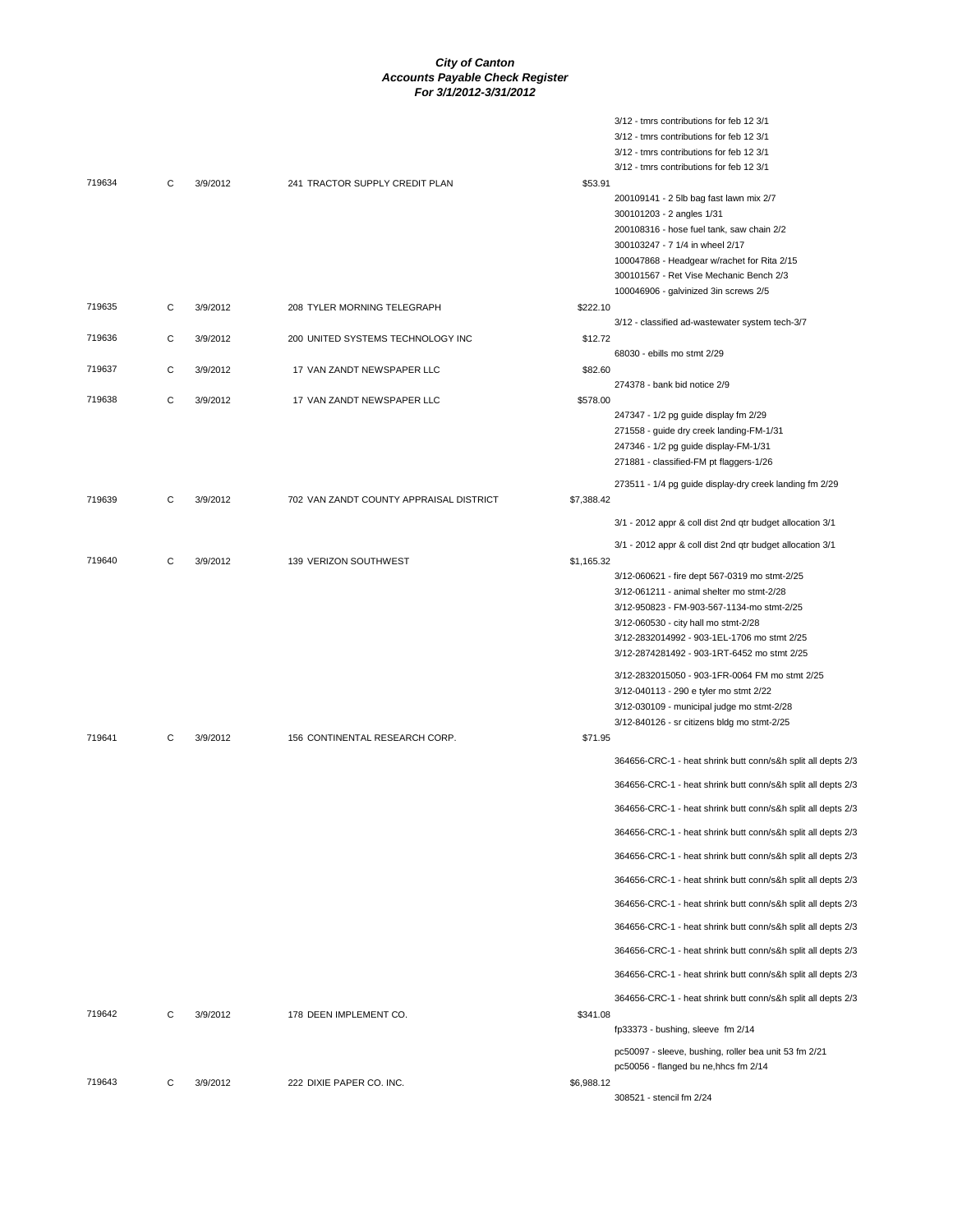309259 - fm bathroom supplies 2/28

|        |   |          |                           |            | 308520 - fm bathroom & shower supplies 2/24                                                         |
|--------|---|----------|---------------------------|------------|-----------------------------------------------------------------------------------------------------|
|        |   |          |                           |            | 304292 - filters for fm buildings 2/8                                                               |
| 719644 | C | 3/9/2012 | 1038 DOUGLAS BELZER       | \$1,000.00 |                                                                                                     |
|        |   |          |                           |            | 3/4 - fm & city inspections 3/4                                                                     |
|        |   |          |                           |            | 3/4 - fm & city inspections 3/4                                                                     |
| 719645 | C | 3/9/2012 | 1612 CINTAS CORP LOC. 495 | \$1,636.70 |                                                                                                     |
|        |   |          |                           |            | 495829704 - maint aprons, towels cintas weekly statement                                            |
|        |   |          |                           |            | 2/22<br>495829704 - maint aprons, towels cintas weekly statement                                    |
|        |   |          |                           |            | 2/22<br>495829704 - maint aprons, towels cintas weekly statement                                    |
|        |   |          |                           |            | 2/22<br>495829704 - maint aprons, towels cintas weekly statement                                    |
|        |   |          |                           |            | 2/22                                                                                                |
|        |   |          |                           |            | 495829704 - maint aprons, towels cintas weekly statement<br>2/22                                    |
|        |   |          |                           |            | 495829704 - maint aprons, towels cintas weekly statement<br>2/22                                    |
|        |   |          |                           |            | 495829704 - maint aprons, towels cintas weekly statement<br>2/22                                    |
|        |   |          |                           |            | 495829704 - maint aprons, towels cintas weekly statement                                            |
|        |   |          |                           |            | 2/22<br>495829704 - maint aprons, towels cintas weekly statement                                    |
|        |   |          |                           |            | 2/22<br>495829704 - maint aprons, towels cintas weekly statement                                    |
|        |   |          |                           |            | 2/22<br>495829704 - maint aprons, towels cintas weekly statement                                    |
|        |   |          |                           |            | 2/22                                                                                                |
|        |   |          |                           |            | 495829704 - maint aprons, towels cintas weekly statement<br>2/22                                    |
|        |   |          |                           |            | 495829704 - maint aprons, towels cintas weekly statement<br>2/22                                    |
|        |   |          |                           |            | 495828967 - maint aprons, towels cintas weekly statement                                            |
|        |   |          |                           |            | 2/15<br>495830444 - maint aprons, towels cintas weekly statement                                    |
|        |   |          |                           |            | 2/29<br>495830444 - maint aprons, towels cintas weekly statement                                    |
|        |   |          |                           |            | 2/29<br>495830444 - maint aprons, towels cintas weekly statement                                    |
|        |   |          |                           |            | 2/29<br>495830444 - maint aprons, towels cintas weekly statement                                    |
|        |   |          |                           |            | 2/29                                                                                                |
|        |   |          |                           |            | 495830444 - maint aprons, towels cintas weekly statement<br>2/29                                    |
|        |   |          |                           |            | 495830444 - maint aprons, towels cintas weekly statement<br>2/29                                    |
|        |   |          |                           |            | 495830444 - maint aprons, towels cintas weekly statement<br>2/29                                    |
|        |   |          |                           |            | 495830444 - maint aprons, towels cintas weekly statement<br>2/29                                    |
|        |   |          |                           |            | 495829704 - maint aprons, towels cintas weekly statement                                            |
|        |   |          |                           |            | 2/22<br>495830444 - maint aprons, towels cintas weekly statement                                    |
|        |   |          |                           |            | 2/29<br>495829704 - maint aprons, towels cintas weekly statement                                    |
|        |   |          |                           |            | 2/22<br>495830444 - maint aprons, towels cintas weekly statement                                    |
|        |   |          |                           |            | 2/29                                                                                                |
|        |   |          |                           |            | 495827490 - cintas weekly statement 2/1<br>495828967 - maint aprons, towels cintas weekly statement |
|        |   |          |                           |            | 2/15                                                                                                |
|        |   |          |                           |            | 495830444 - maint aprons, towels cintas weekly statement<br>2/29                                    |
|        |   |          |                           |            | 495830444 - maint aprons, towels cintas weekly statement<br>2/29                                    |
|        |   |          |                           |            | 495830444 - maint aprons, towels cintas weekly statement<br>2/29                                    |
|        |   |          |                           |            | 495829704 - maint aprons, towels cintas weekly statement                                            |
|        |   |          |                           |            | 2/22<br>495830444 - maint aprons, towels cintas weekly statement                                    |
|        |   |          |                           |            | 2/29<br>495830444 - maint aprons, towels cintas weekly statement                                    |
|        |   |          |                           |            | 2/29                                                                                                |
|        |   |          |                           |            | 495827490 - cintas weekly statement 2/1                                                             |
|        |   |          |                           |            | 495828233 - cintas weekly statement 2/8                                                             |
|        |   |          |                           |            | 495827490 - cintas weekly statement 2/1<br>495828233 - cintas weekly statement 2/8                  |
|        |   |          |                           |            | 495828233 - cintas weekly statement 2/8                                                             |
|        |   |          |                           |            | 495828233 - cintas weekly statement 2/8                                                             |
|        |   |          |                           |            |                                                                                                     |
|        |   |          |                           |            |                                                                                                     |
|        |   |          |                           |            |                                                                                                     |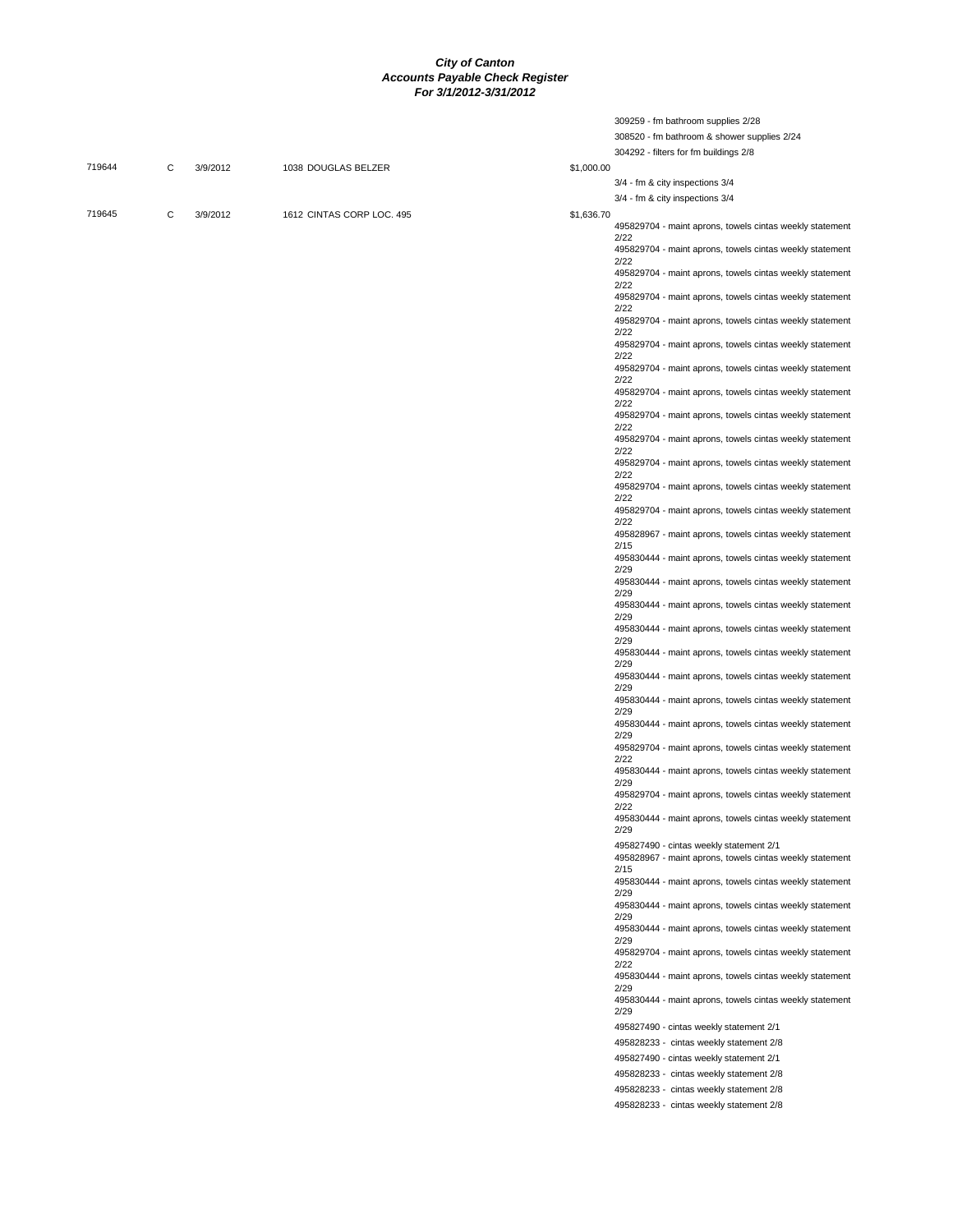| 495828233 - cintas weekly statement 2/8                                                             |
|-----------------------------------------------------------------------------------------------------|
| 495827490 - cintas weekly statement 2/1                                                             |
| 495827490 - cintas weekly statement 2/1                                                             |
| 495827490 - cintas weekly statement 2/1                                                             |
| 495828967 - maint aprons, towels cintas weekly statement                                            |
| 2/15                                                                                                |
| 495827490 - cintas weekly statement 2/1                                                             |
| 495828233 - cintas weekly statement 2/8                                                             |
| 495827490 - cintas weekly statement 2/1                                                             |
| 495827490 - cintas weekly statement 2/1                                                             |
| 495827490 - cintas weekly statement 2/1                                                             |
| 495830444 - maint aprons, towels cintas weekly statement                                            |
| 2/29                                                                                                |
| 495827490 - cintas weekly statement 2/1                                                             |
| 495827490 - cintas weekly statement 2/1                                                             |
| 495827490 - cintas weekly statement 2/1                                                             |
| 495827490 - cintas weekly statement 2/1                                                             |
| 495827490 - cintas weekly statement 2/1                                                             |
| 495827490 - cintas weekly statement 2/1                                                             |
| 495828967 - maint aprons, towels cintas weekly statement<br>2/15                                    |
| 495828967 - maint aprons, towels cintas weekly statement                                            |
| 2/15                                                                                                |
| 495828967 - maint aprons, towels cintas weekly statement                                            |
| 2/15<br>495828967 - maint aprons, towels cintas weekly statement                                    |
| 2/15                                                                                                |
| 495828967 - maint aprons, towels cintas weekly statement                                            |
| 2/15                                                                                                |
| 495828967 - maint aprons, towels cintas weekly statement<br>2/15                                    |
| 495828967 - maint aprons, towels cintas weekly statement                                            |
| 2/15                                                                                                |
| 495828967 - maint aprons, towels cintas weekly statement<br>2/15                                    |
| 495828967 - maint aprons, towels cintas weekly statement                                            |
| 2/15                                                                                                |
| 495828233 - cintas weekly statement 2/8                                                             |
| 495828967 - maint aprons, towels cintas weekly statement                                            |
| 2/15                                                                                                |
| 495828233 - cintas weekly statement 2/8<br>495828967 - maint aprons, towels cintas weekly statement |
| 2/15                                                                                                |
| 495828967 - maint aprons, towels cintas weekly statement                                            |
| 2/15                                                                                                |
| 495828233 - cintas weekly statement 2/8                                                             |
| 495828233 - cintas weekly statement 2/8                                                             |
| 495828233 - cintas weekly statement 2/8                                                             |
| 495828233 - cintas weekly statement 2/8                                                             |
| 495828233 - cintas weekly statement 2/8                                                             |
| 495828233 - cintas weekly statement 2/8                                                             |
| 495828233 - cintas weekly statement 2/8                                                             |
| 495828233 - cintas weekly statement 2/8                                                             |
| 495828967 - maint aprons, towels cintas weekly statement                                            |
| 2/15                                                                                                |
|                                                                                                     |
| 332209065 - cobra mo stmt-3/1                                                                       |

| 719646 | 3/9/2012 | 1732 CERIDIAN BENEFIT SERVICES     | \$87.10     |                                                     |
|--------|----------|------------------------------------|-------------|-----------------------------------------------------|
|        |          |                                    |             | 332209065 - cobra mo stmt-3/1                       |
| 719647 | 3/9/2012 | 1960 DIRECT ENERGY BUSINESS-DALLAS | \$50,434.68 |                                                     |
|        |          |                                    |             | 3/12-1060753 - direct energy monthly statement 2/28 |
|        |          |                                    |             | 3/12-1060721 - direct energy monthly statement 2/28 |

3/12-1060753 - direct energy monthly statement 2/28

3/12-1060856 - direct energy mo stmt-2/28

3/12-1060856 - direct energy mo stmt-2/28

3/12-1060856 - direct energy mo stmt-2/28

3/12-1060856 - direct energy mo stmt-2/28 3/12-1152425 - 410 arnold paul rd-wrning siren-FD-mo stmt-2/28

3/12-1060721 - direct energy monthly statement 2/28 3/12-1060282 - direct energy mo stmt 2/23

3/12-1060721 - direct energy monthly statement 2/28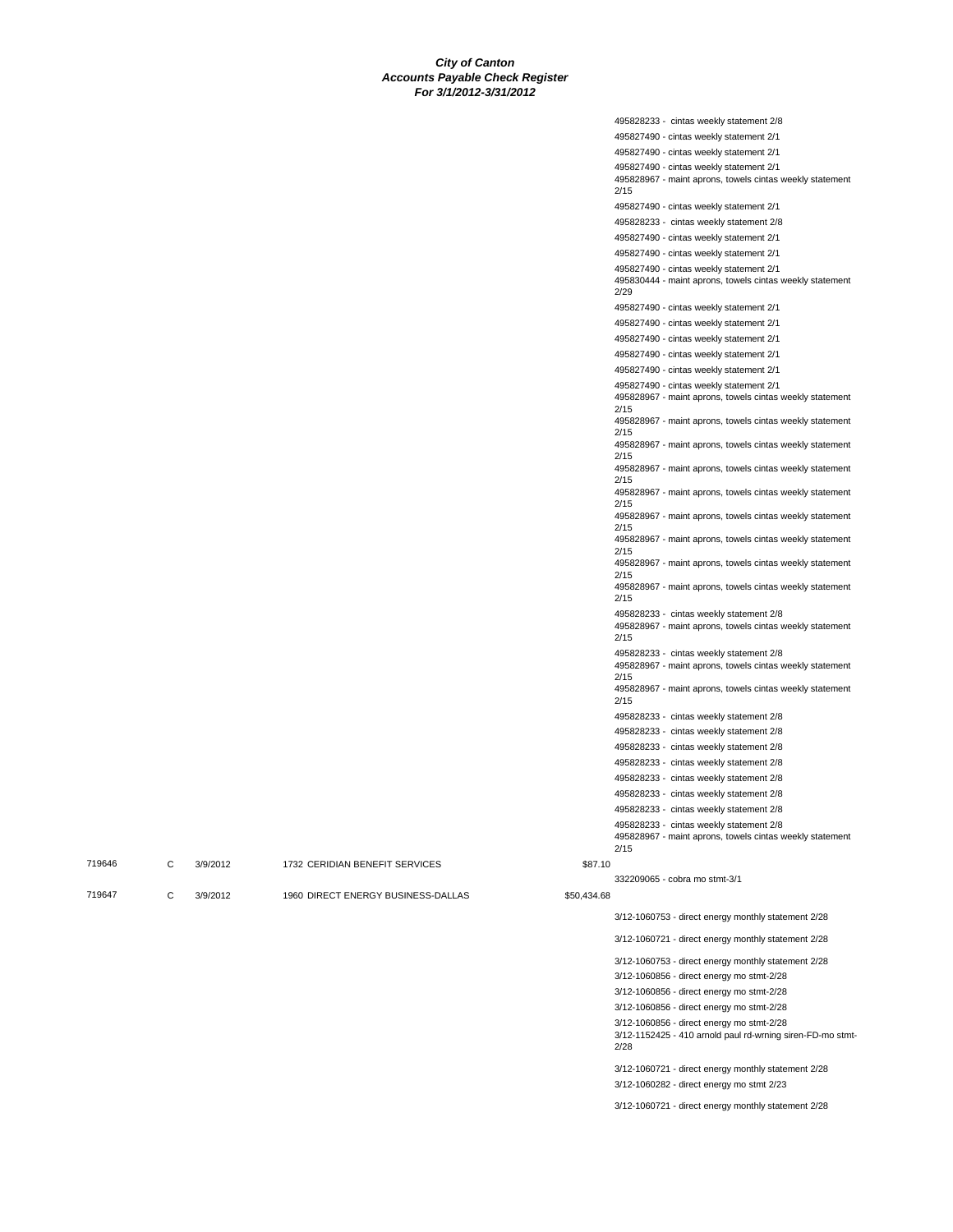|        |   |           |                                            |          | 3/12-1060519 - direct energy monthly statement 2/28                                |
|--------|---|-----------|--------------------------------------------|----------|------------------------------------------------------------------------------------|
|        |   |           |                                            |          | 3/12-1060519 - direct energy monthly statement 2/28                                |
|        |   |           |                                            |          | 3/12-1060519 - direct energy monthly statement 2/28                                |
|        |   |           |                                            |          | 3/12-1060519 - direct energy monthly statement 2/28                                |
|        |   |           |                                            |          | 3/12-1060753 - direct energy monthly statement 2/28                                |
|        |   |           |                                            |          | 3/12-1060029 - direct energy monthly statement 2/28                                |
|        |   |           |                                            |          | 3/12-1060029 - direct energy monthly statement 2/28                                |
|        |   |           |                                            |          |                                                                                    |
|        |   |           |                                            |          | 3/12-1060029 - direct energy monthly statement 2/28                                |
|        |   |           |                                            |          | 3/12-1060029 - direct energy monthly statement 2/28                                |
|        |   |           |                                            |          | 3/12-1060029 - direct energy monthly statement 2/28                                |
|        |   |           |                                            |          | 3/12-1060029 - direct energy monthly statement 2/28                                |
|        |   |           |                                            |          | 3/12-1060721 - direct energy monthly statement 2/28                                |
|        |   |           |                                            |          | 3/12-1060029 - direct energy monthly statement 2/28                                |
|        |   |           |                                            |          | 3/12-1060029 - direct energy monthly statement 2/28                                |
|        |   |           |                                            |          | 3/12-1060029 - direct energy monthly statement 2/28                                |
|        |   |           |                                            |          | 3/12-1060029 - direct energy monthly statement 2/28                                |
|        |   |           |                                            |          | 3/12-1060753 - direct energy monthly statement 2/28                                |
|        |   |           |                                            |          | 3/12-1060753 - direct energy monthly statement 2/28                                |
|        |   |           |                                            |          |                                                                                    |
|        |   |           |                                            |          | 3/12-1060753 - direct energy monthly statement 2/28                                |
| 719648 | C | 3/13/2012 | 2320 ASHLEY GREGORY                        | \$148.62 | 3/12-1060029 - direct energy monthly statement 2/28                                |
|        |   |           |                                            |          | 3/12 - CAUSE CC1-2008-072-ASHLEY<br>GREGORY/DONOVAN MUSGRAVE-AG CASE<br>0011648603 |
| 719649 | С | 3/13/2012 | 1669 BRANDY DEVILLE                        | \$260.29 | 3/12 - CAUSE # 05-00293-CASE # N009204753-<br>BRANDY/STEPHEN                       |
| 719650 | C | 3/13/2012 | 2767 CHILDREN'S SPECIALTIES INC            | \$390.00 |                                                                                    |
|        |   |           |                                            |          | 12016 - belt seat, full bucket seats swings-old kauf prk-1/20                      |
| 719651 | C | 3/13/2012 | 732 CHRISTINA E RYDER                      | \$193.52 |                                                                                    |
| 719652 | C | 3/13/2012 | 1593 COLLEEN M BROWN                       | \$69.23  | 3/12 - CAUSE # 04 00514-CHRISTINA/JOE                                              |
|        |   |           |                                            |          | 3/12 - CAUSE-94211-COLLEEN BROWN/JOEL BROWN--<br>AG CASE#-4591592561               |
| 719653 | С | 3/13/2012 | 292 LILIA V DURHAM                         | \$145.46 |                                                                                    |
|        |   |           |                                            |          | 3/12/12 - per diem/mileage/traffic safety conf-3/19-3/21                           |
|        |   |           |                                            |          | 3/12/12 - per diem/mileage/traffic safety conf-3/19-3/21                           |
| 719654 | С | 3/13/2012 | 2768 TIFFANY HALL                          | \$145.46 |                                                                                    |
|        |   |           |                                            |          | 3/12/12 - mileage/per diem-traffic safety conf-3/19-3/21                           |
|        |   |           |                                            |          | 3/12/12 - mileage/per diem-traffic safety conf-3/19-3/21                           |
| 719655 | С | 3/13/2012 | 1300 ANDY MCCUISTION                       | \$59.00  |                                                                                    |
|        |   |           |                                            |          | 3/13 - reimb per diem-city mgmt clinic-a mccuistion-2/15-<br>2/16                  |
| 719656 | C | 3/13/2012 | 2641 MICHELLE RICHARD                      | \$71.00  |                                                                                    |
|        |   |           |                                            |          | 3/12/12 - per diem-traffic safety conf-3/19-3/21                                   |
| 719657 | C | 3/13/2012 | 134 MY CREDIT UNION                        | \$310.00 | 3/12 - Emp Direct Dep Savings pped 3/9/12                                          |
|        |   |           |                                            |          | 3/12 - Emp Direct Dep Savings pped 3/9/12                                          |
|        |   |           |                                            |          | 3/12 - Emp Direct Dep Savings pped 3/9/12                                          |
|        |   |           |                                            |          | 3/12 - Emp Direct Dep Savings pped 3/9/12                                          |
|        |   |           |                                            |          | 3/12 - Emp Direct Dep Savings pped 3/9/12                                          |
|        |   |           |                                            |          | 3/12 - Emp Direct Dep Savings pped 3/9/12                                          |
|        |   |           |                                            |          | 3/12 - Emp Direct Dep Savings pped 3/9/12                                          |
| 719658 | С | 3/13/2012 | 2703 OKLAHOMA DEPARTMENT OF HUMAN SERVICES | \$157.86 | 3/12 - OK IV-D #000497748001 G & E CORNWELL CHILD<br><b>SUPPORT</b>                |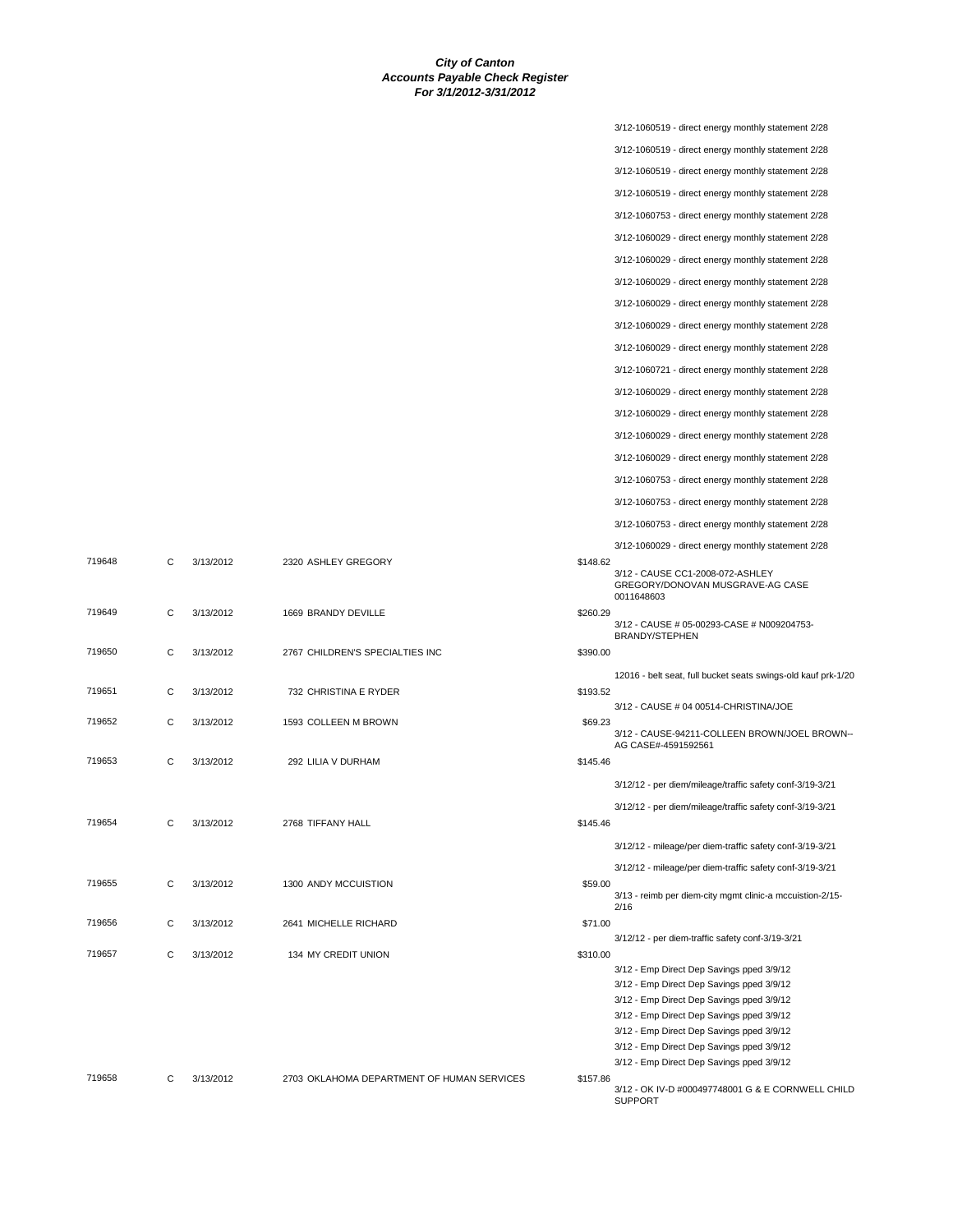| 719659 | С | 3/13/2012 | 1918 ROBIN MICHELLE ALLISON                      | \$230.77     |                                                                                      |
|--------|---|-----------|--------------------------------------------------|--------------|--------------------------------------------------------------------------------------|
|        |   |           |                                                  |              | 3/12 - CASE-09-00132-ROBIN ALLISON/BRAD ALLISON                                      |
| 719660 | C | 3/13/2012 | 2736 State Disbursement Unit                     | \$138.46     |                                                                                      |
|        |   |           |                                                  |              | 3/12 - cause #CV38856/dana/j phillips                                                |
| 719661 | C | 3/15/2012 | 1733 FIRST NATIONAL BANK OF CANTON               | \$3,772.08   |                                                                                      |
|        |   |           |                                                  |              | 3/12-828593500 - prin & int 828593500 tx dot prop 3/9                                |
|        |   |           |                                                  |              | 3/12-828593500 - prin & int 828593500 tx dot prop 3/9                                |
| 719662 | C | 3/15/2012 | 2592 STARK BUILT LTD                             | \$12,610.86  |                                                                                      |
|        |   |           |                                                  |              | 3/12 - main st-sw rehab-tcf710022-final-pay req-3/7                                  |
| 719663 | C | 3/21/2012 | 783 2HOT CHICS CUSTOM SIGN SHOP                  | \$118.00     |                                                                                      |
| 719664 | С | 3/21/2012 | 2323 ASSOCIATION OF HISPANIC MUNICIPAL OFFICIALS | \$50.00      | 120305 - b cards-b sanford-b cards-j sarver-fd-3/2                                   |
|        |   |           |                                                  |              | 11007 - 2011-2012 dues-judge durham-1/27                                             |
| 719665 | C | 3/21/2012 | 1796 AUGUST INDUSTRIES, INC.                     | \$676.20     |                                                                                      |
|        |   |           |                                                  |              |                                                                                      |
| 719666 | С | 3/21/2012 | 1044 AUTOMATIC GAS CO INC                        | \$510.00     | 026396 - performed annual service on air system fd 3/1                               |
|        |   |           |                                                  |              | 5058 - gas for animal shelter-2/13                                                   |
| 719667 | С | 3/21/2012 | 2772 CANDICE BIRDSONG BENSON                     | \$8.00       |                                                                                      |
|        |   |           |                                                  |              | 3/12 - c benson-jury duty-muni court-1/27                                            |
| 719668 | C | 3/21/2012 | 2773 JOHN JAY BOLUCH                             | \$8.00       |                                                                                      |
|        |   |           |                                                  |              | 3/12 - j boluch-jury duty-muni court-1/27                                            |
| 719669 | С | 3/21/2012 | 2792 CHARLIE BROWN                               | \$735.00     | 785106 - Fence-Kaufman Park-50% down                                                 |
| 719670 | С | 3/21/2012 | 1454 BUDGET BUSINESS SYSTEMS                     | \$360.62     |                                                                                      |
|        |   |           |                                                  |              | 001399 - copier rental-feb 12-fm-2/24                                                |
|        |   |           |                                                  |              | 001607 - toner for copier-pd-3/7                                                     |
| 719671 | C | 3/21/2012 | 2423 C MILLER DRILLING                           | \$161,695.80 |                                                                                      |
|        |   |           |                                                  |              | 12790 - drill 10X6 well-water well 3-2010 ws impr-pay req 4                          |
| 719672 | С | 3/21/2012 | 608 CANTON PAINT & BODY                          | \$150.00     |                                                                                      |
|        |   |           |                                                  |              | 1112045 - striped tahoe & charger-police-12/20                                       |
| 719673 | C | 3/21/2012 | 311 CANTON LUMBER COMPANY                        | \$13.12      |                                                                                      |
| 719674 | C | 3/21/2012 | 2771 CANTON ROTARY CAPS                          | \$560.00     | 35593 - yellow pine (2) parks 3/7                                                    |
|        |   |           |                                                  |              | 3/12 - flags for american pride prog-3/9                                             |
|        |   |           |                                                  |              | 3/12 - flags for american pride prog-3/9                                             |
|        |   |           |                                                  |              | 3/12 - flags for american pride prog-3/9                                             |
|        |   |           |                                                  |              | 3/12 - flags for american pride prog-3/9                                             |
|        |   |           |                                                  |              | 3/12 - flags for american pride prog-3/9                                             |
|        |   |           |                                                  |              | 3/12 - flags for american pride prog-3/9<br>3/12 - flags for american pride prog-3/9 |
| 719675 | C | 3/21/2012 | 19 CANTON VETERINARY CLINIC                      | \$304.87     |                                                                                      |
|        |   |           |                                                  |              | 311646 - exam, surgery-pit bull-shelter-2/27                                         |
| 719676 | C | 3/21/2012 | 1496 CARD SERVICES-CITY OF CANTON-0093           | \$9,616.62   |                                                                                      |
|        |   |           |                                                  |              | 287932700 - phone tracer pd 1/12                                                     |
|        |   |           |                                                  |              | 398301 - human trafficking r jones pd 2/3<br>511081 - pd patches 1/31                |
|        |   |           |                                                  |              | 18262 - human trafficking class h burton pd 1/27                                     |
|        |   |           |                                                  |              | 18260 - human trafficking class e whitaker pd 1/27                                   |
|        |   |           |                                                  |              | 2877368 - lang line-interpreter-911 calls                                            |
|        |   |           |                                                  |              | 384518 - uniforms h burton pd 1/23                                                   |
|        |   |           |                                                  |              | 1395429 - security mirror pd 2/20                                                    |
|        |   |           |                                                  |              | 1070-1 - ftd- funeral I cluck pd sent 1/11<br>1070 - ftd-funeral h burton 1/11       |
|        |   |           |                                                  |              | 39446387 - tx unites for animals conf. L jones 1/11                                  |
|        |   |           |                                                  |              | 7705846 - ink cartridges, binders, etc pd 1/8                                        |
|        |   |           |                                                  |              | 335048 - human trafficking s deville pd 1/5                                          |
|        |   |           |                                                  |              | 7879 - instructor class s hall 2/27-29                                               |
|        |   |           |                                                  |              | 3/12-2 - interest chrgd pd 3/2                                                       |
|        |   |           |                                                  |              | 26685469 - stamps pd 2/22                                                            |
|        |   |           |                                                  |              | 1392336 - pd uniforms 2/8<br>241505 - travel e elder kerrville 2/29-3/1              |
|        |   |           |                                                  |              | 1392336-1 - pd uniforms 2/8                                                          |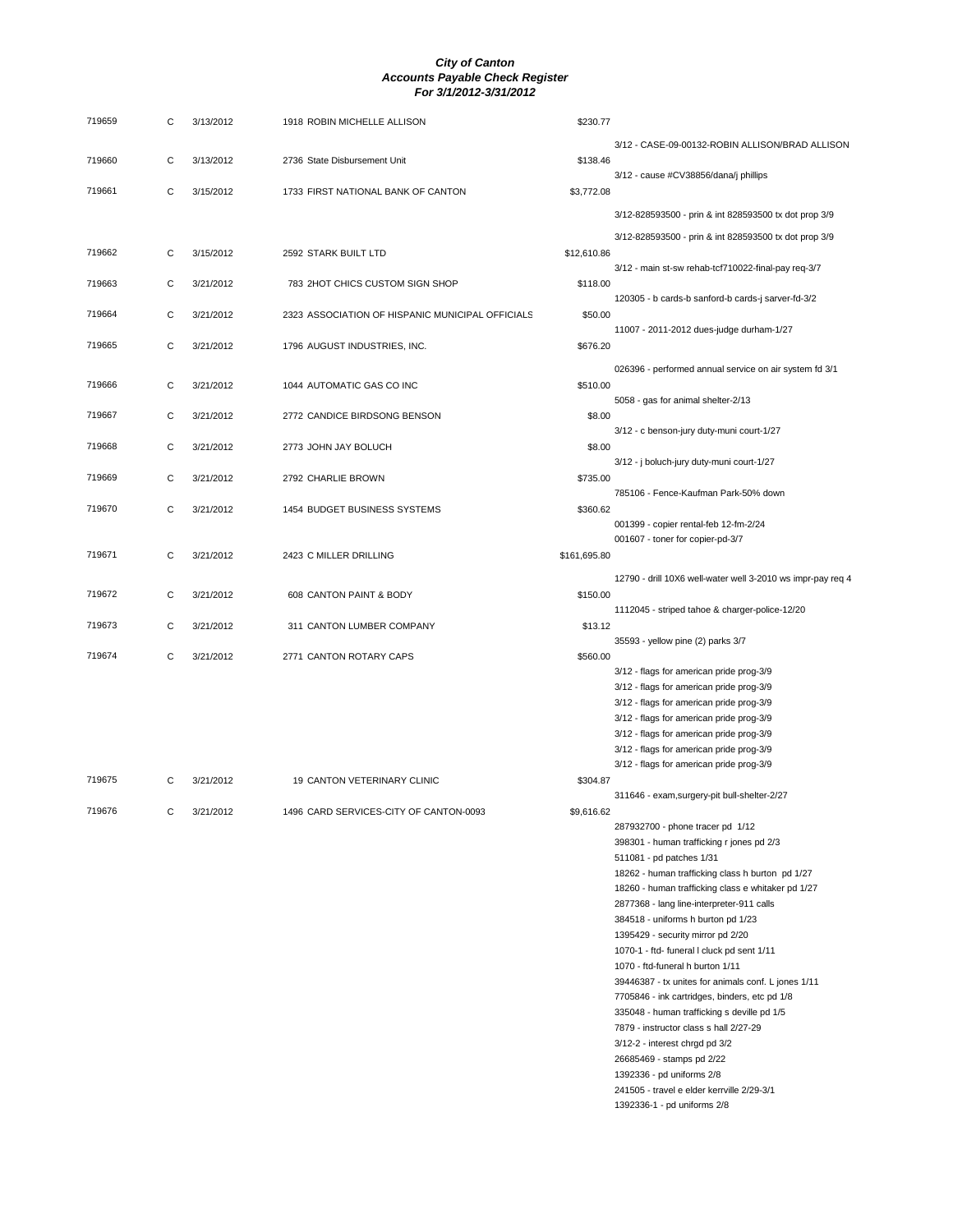|        |   |           |                                |          | 1392336-2 - pd uniforms 2/8                                                                                          |
|--------|---|-----------|--------------------------------|----------|----------------------------------------------------------------------------------------------------------------------|
|        |   |           |                                |          | cnss673 - backup battery for coc 2/9                                                                                 |
|        |   |           |                                |          | g147859 - backup battery coc 1/26                                                                                    |
|        |   |           |                                |          | cnss673-1 - startech media card reader pd 2/9                                                                        |
|        |   |           |                                |          | cnnt939-2 - 2- microsoft office for pd 2/3                                                                           |
|        |   |           |                                |          | cnnt939-1 - 2 computers w/accessories pd 2/3                                                                         |
|        |   |           |                                |          | cnnt939 - apc back-ups es 8out 550va green ups 2/3                                                                   |
|        |   |           |                                |          | cnsd673-2 - belkin 2pt usb kvm/cables & audio pd 2/9                                                                 |
|        |   |           |                                |          | 18326 - human trafficking v medley pd 1/5                                                                            |
|        |   |           |                                |          | 3/12-1 - office supplies pd 1/5                                                                                      |
|        |   |           |                                |          | 920688917 - blade-grasshopper mower parks 2/5                                                                        |
|        |   |           |                                |          | 9920 - belt-grasshopper mower parks 2/5                                                                              |
|        |   |           |                                |          | 525414 - deck belt-grasshopper mower parks 2/5<br>7978 - ball bearing & joint, roller grasshopper mower parks<br>2/5 |
|        |   |           |                                |          | 1203611600 - 25" mulcher blade for bush hog unit 56fm 2/5                                                            |
|        |   |           |                                |          | 222632 - shipping for grasshopper blade fm 2/7                                                                       |
|        |   |           |                                |          |                                                                                                                      |
|        |   |           |                                |          | 9973-csa3cs - deck belt (4) unit 54 fm 2/9                                                                           |
|        |   |           |                                |          | 143628 - shell-gas-r hammack-houston-2/11                                                                            |
|        |   |           |                                |          | 060343 - shell-gas-r hammack-houston-2/11                                                                            |
|        |   |           |                                |          | 49000 - thermostat covers cc 2/6                                                                                     |
|        |   |           |                                |          | 017591 - circle k-gas-r hammock-tulsa-2/17-19                                                                        |
|        |   |           |                                |          | 019974 - qt 19-gas-r hammack-tulsa-2/17-19                                                                           |
|        |   |           |                                |          | 019356 - circle k-gas-r hammack-tulsa-2/17-19                                                                        |
|        |   |           |                                |          | cnmf270 - replacement battery coc 2/2                                                                                |
|        |   |           |                                |          | 93623 - parts for bushhog unit 54 fm 2/9                                                                             |
|        |   |           |                                |          | 20108 - mtg w/eap-r robinson 2/22                                                                                    |
|        |   |           |                                |          | 10028 - mtg w/svzfd & efd 2/9                                                                                        |
|        |   |           |                                |          | cnmf270-1 - replacement battery coc 2/2                                                                              |
|        |   |           |                                |          | 6569178401-1 - tml elected officials c hilliard 2/16-19/12                                                           |
|        |   |           |                                |          | 6569178401 - tml elected officials c hilliard 2/16-19/12                                                             |
|        |   |           |                                |          | 3/12 - travel a mccuistion salado tx 2/12                                                                            |
|        |   |           |                                |          | 378876 - parts for cyra mower parks 3/1                                                                              |
|        |   |           |                                |          | 082631 - murphys-gas-r hammack-boerne-2/25-26                                                                        |
|        |   |           |                                |          | 497222 - shell oil-gas-r hammack-boerne-2/25-26                                                                      |
|        |   |           |                                |          | 6642 - full page fm ad show daily 2/9                                                                                |
|        |   |           |                                |          | 9355 - door sweep, magnetic gasket cc door 2/22                                                                      |
| 719680 | C | 3/21/2012 | 92 CARQUEST AUTO PARTS         | \$237.89 |                                                                                                                      |
|        |   |           |                                |          | 7979-100539 - battery terminal unit 4 fm 2/2<br>7979-101401 - grease, fuses unit 105 grasshopper mower<br>fm 2/23    |
|        |   |           |                                |          | 7979-101342 - snap ring pliers 2/22                                                                                  |
|        |   |           |                                |          | 7979-1011242 - 2-1/2 purple fm 2/20                                                                                  |
|        |   |           |                                |          | 7979-101161 - tap, tap wrench 2/17                                                                                   |
|        |   |           |                                |          | 7979-101092 - light & turn light trailer parks 2/16                                                                  |
|        |   |           |                                |          | 7979-101090 - light & turn light trailer parks 2/16                                                                  |
|        |   |           |                                |          | 7979-101143 - 10 qts cq lithium-12 qts 5w30 oil-2/17                                                                 |
|        |   |           |                                |          |                                                                                                                      |
|        |   |           |                                |          | 7979-101007 - coupler plugs for shop fm 2/14                                                                         |
|        |   |           |                                |          | 7979-100701 - switch unit 78 fm 2/7                                                                                  |
|        |   |           |                                |          | 7979-100537 - battery unit 4 fm 2/2                                                                                  |
| 719681 | C | 3/21/2012 | 2794 CHARLES HARMON            | \$90.00  |                                                                                                                      |
|        |   |           |                                |          | 3/19/12 - rv refund to vendor-c harmon-fm-3/19                                                                       |
| 719682 | C | 3/21/2012 | 1584 CLAY NICKLAS              | \$349.81 |                                                                                                                      |
|        |   |           |                                |          | 3/15/12 - c nicklas-reimb for exp-tml conf-austin-3/1-3/2/12                                                         |
| 719683 | C | 3/21/2012 | 626 LONNY CLUCK                | \$137.00 |                                                                                                                      |
|        |   |           |                                |          | 3/14/2012 - I cluck-per diem-training-3/11-3/14                                                                      |
| 719684 | C | 3/21/2012 | 156 CONTINENTAL RESEARCH CORP. | \$933.00 |                                                                                                                      |
|        |   |           |                                |          | 366290-CRC-1 - cleaning chem-anim control-3/9                                                                        |
|        |   |           |                                |          | 366287-crc-1 - patch 15 wwtp 3/9                                                                                     |
| 719685 | С | 3/21/2012 | 2538 CUMMINS-ALLISON CORP      | \$511.00 |                                                                                                                      |
|        |   |           |                                |          | 1160705 - jetscan-1yr maint cont-fm-3/8                                                                              |
| 719686 | C | 3/21/2012 | 2627 DAVID SMITH               | \$347.90 |                                                                                                                      |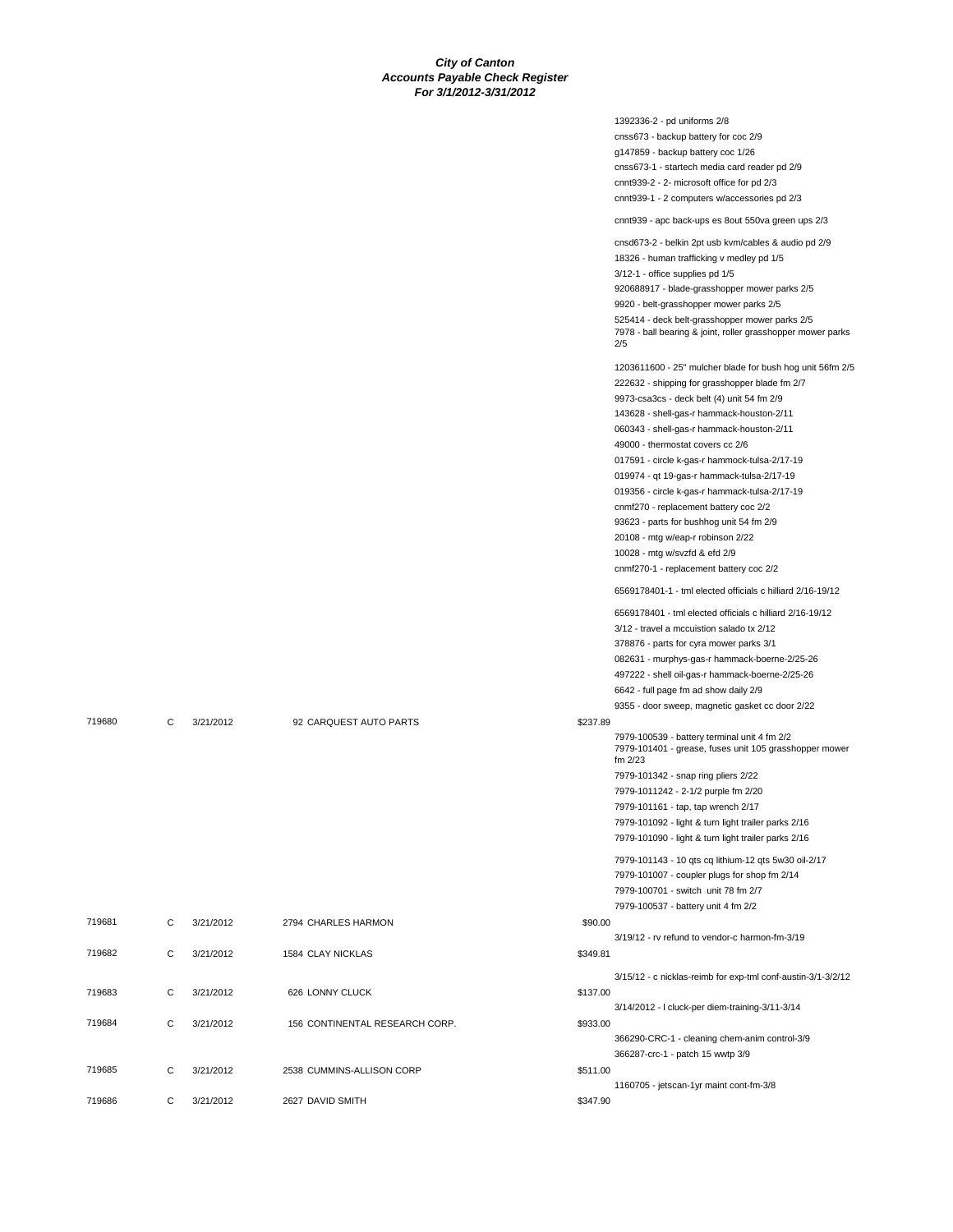|        |   |           |                                     |            | 3/20/2012 - d smith-mileage-exp reimb-code training-taylor-<br>$3/11 - 3/14$ |
|--------|---|-----------|-------------------------------------|------------|------------------------------------------------------------------------------|
| 719687 | C | 3/21/2012 | 1960 DIRECT ENERGY BUSINESS-DALLAS  | \$9.77     |                                                                              |
|        |   |           |                                     |            | 3/12-1098281 - 885 old kaufman rd-stmt 2/29                                  |
| 719688 | С | 3/21/2012 | 827 DURABLE COMPONENT TECH          | \$578.39   | 366289-DCT-1 - auto mech parts-split depts-3/9                               |
|        |   |           |                                     |            | 366289-DCT-1 - auto mech parts-split depts-3/9                               |
|        |   |           |                                     |            | 366289-DCT-1 - auto mech parts-split depts-3/9                               |
|        |   |           |                                     |            | 366289-DCT-1 - auto mech parts-split depts-3/9                               |
|        |   |           |                                     |            | 366289-DCT-1 - auto mech parts-split depts-3/9                               |
|        |   |           |                                     |            | 366289-DCT-1 - auto mech parts-split depts-3/9                               |
|        |   |           |                                     |            | 366289-DCT-1 - auto mech parts-split depts-3/9                               |
|        |   |           |                                     |            | 366289-DCT-1 - auto mech parts-split depts-3/9                               |
|        |   |           |                                     |            | 366289-DCT-1 - auto mech parts-split depts-3/9                               |
|        |   |           |                                     |            | 366289-DCT-1 - auto mech parts-split depts-3/9                               |
|        |   |           |                                     |            | 366288-dct-1 - washers, hex, lockwashers wwtp 3/9                            |
|        |   |           |                                     |            | 366289-DCT-1 - auto mech parts-split depts-3/9                               |
| 719689 | C | 3/21/2012 | 2774 MARY MAHAFFEY DYKES            | \$8.00     | 3/12 - m dykes-jury duty-muni court-1/27                                     |
| 719690 | C | 3/21/2012 | 440 EAST TEXAS COUNCIL OF GOVTS     | \$537.00   |                                                                              |
|        |   |           |                                     |            | 2208 3/12 - ann membership dues-2012                                         |
| 719691 | С | 3/21/2012 | 2775 CHRISTOPHER KEITH ELLIS        | \$8.00     |                                                                              |
|        |   |           |                                     |            | 3/12 - c ellis-jury duty-muni court-1/27                                     |
| 719692 | С | 3/21/2012 | 2332 ENVIRONMENTAL IMPROVEMENTS INC | \$736.49   |                                                                              |
|        |   |           |                                     |            | 0012590-in - pad/armor seam belt wwtp 3/5                                    |
| 719693 | C | 3/21/2012 | 155 FEDEX                           | \$52.91    |                                                                              |
| 719694 | С | 3/21/2012 | 2797 FEE SMITH SHARP & VITULLO LLP  |            | 7-823-48611 - postage for election 3/15                                      |
|        |   |           |                                     | \$6,749.60 | 37527 - legal fees-Zanbaka vs City-3/13                                      |
| 719695 | С | 3/21/2012 | 36 FERRELLGAS                       | \$53.13    |                                                                              |
|        |   |           |                                     |            | 5000682338 - propane-animal shelter-2/23                                     |
| 719696 | C | 3/21/2012 | 7 FOSHEE PLUMBING & SEPTIC TANK CO  | \$225.00   |                                                                              |
|        |   |           |                                     |            | 455561 - pumped tank coc 3/1                                                 |
| 719697 | С | 3/21/2012 | 2652 GOOLSBEE TIRE                  | \$328.00   |                                                                              |
|        |   |           |                                     |            | 1-49369 - 4 tires for tram trailer-fm-3/7                                    |
| 719698 | С | 3/21/2012 | 2776 DONALD RAY GOSNELL             | \$8.00     | 3/12 - d gosnell-jury duty-muni court-1/27                                   |
| 719699 | С | 3/21/2012 | 1342 GUARDIAN LIFE                  | \$2,463.29 |                                                                              |
|        |   |           |                                     |            | 4/12 - guardian stmt 4/12                                                    |
|        |   |           |                                     |            | 4/12 - guardian stmt 4/12                                                    |
|        |   |           |                                     |            | 4/12 - guardian stmt 4/12                                                    |
|        |   |           |                                     |            | 4/12 - guardian stmt 4/12                                                    |
|        |   |           |                                     |            | 4/12 - guardian stmt 4/12                                                    |
|        |   |           |                                     |            | 4/12 - guardian stmt 4/12                                                    |
|        |   |           |                                     |            | 4/12 - guardian stmt 4/12                                                    |
|        |   |           |                                     |            | 4/12 - guardian stmt 4/12                                                    |
|        |   |           |                                     |            | 4/12 - guardian stmt 4/12                                                    |
|        |   |           |                                     |            | 4/12 - guardian stmt 4/12                                                    |
|        |   |           |                                     |            | 4/12 - guardian stmt 4/12                                                    |
|        |   |           |                                     |            | 4/12 - guardian stmt 4/12                                                    |
|        |   |           |                                     |            | 4/12 - guardian stmt 4/12<br>4/12 - guardian stmt 4/12                       |
|        |   |           |                                     |            | 4/12 - guardian stmt 4/12                                                    |
|        |   |           |                                     |            | 4/12 - guardian stmt 4/12                                                    |
|        |   |           |                                     |            | 4/12 - guardian stmt 4/12                                                    |
|        |   |           |                                     |            | 4/12 - guardian stmt 4/12                                                    |
|        |   |           |                                     |            | 4/12 - guardian stmt 4/12                                                    |
|        |   |           |                                     |            | 4/12 - guardian stmt 4/12                                                    |
|        |   |           |                                     |            | 4/12 - guardian stmt 4/12                                                    |
|        |   |           |                                     |            | 4/12 - guardian stmt 4/12                                                    |
| 719700 | C | 3/21/2012 | 42 GW OIL COMPANY                   | \$958.90   |                                                                              |
|        |   |           |                                     |            | 3/12 - diesel for fm 3/14                                                    |
| 719701 | C | 3/21/2012 | 2786 WANDA SHARON HAM               | \$8.00     |                                                                              |
| 719702 | C | 3/21/2012 | 2751 RON HAMMACK                    | \$80.00    | 3/12 - w ham-jury duty-muni court-1/27                                       |
|        |   |           |                                     |            |                                                                              |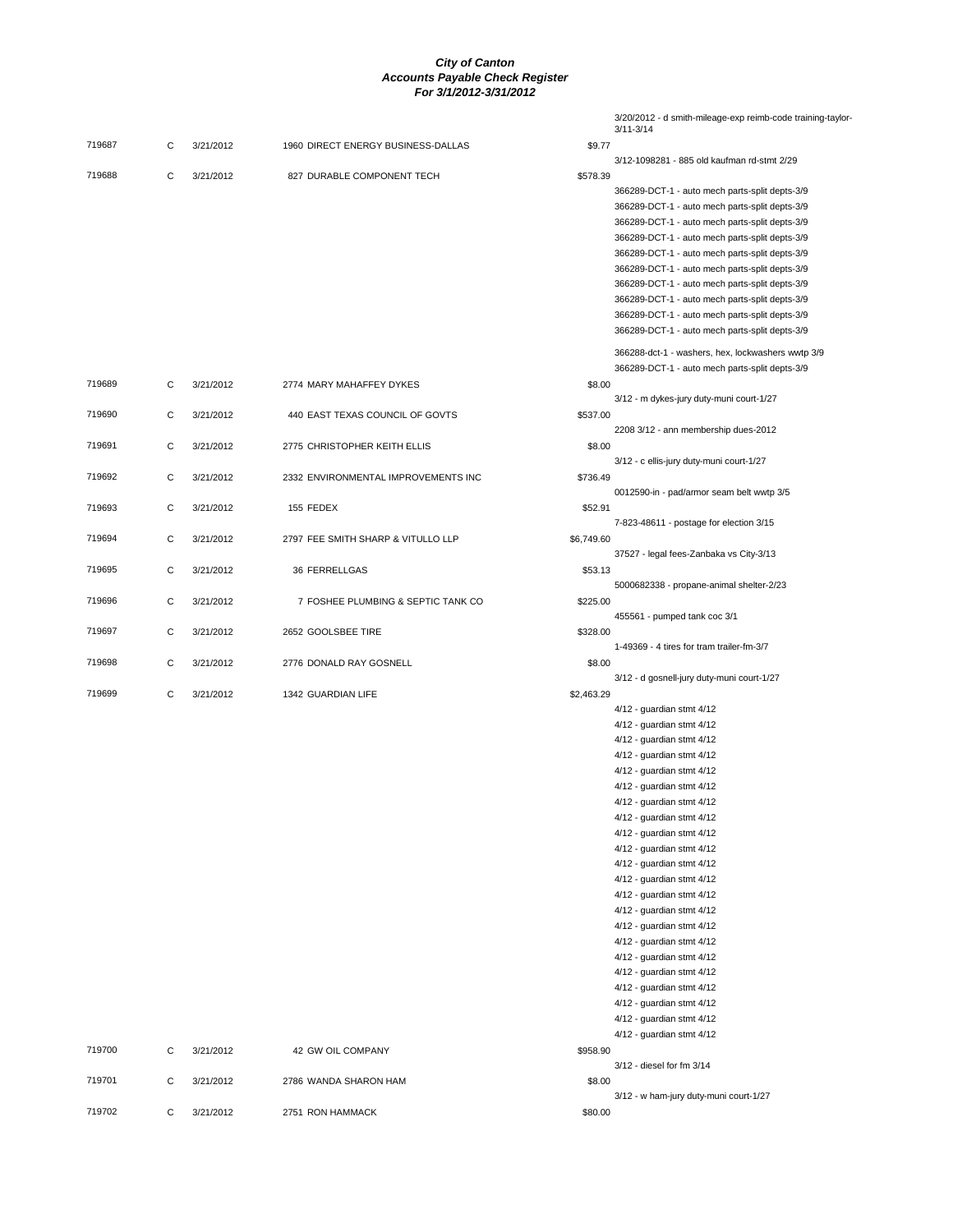|        |   |           |                                         |            | 3/19/12 - r hammack-per diem-tkt fee-vendor recruiting-3/17                                                         |
|--------|---|-----------|-----------------------------------------|------------|---------------------------------------------------------------------------------------------------------------------|
| 719703 | С | 3/21/2012 | 356 LINDA BOSTON                        | \$16.65    |                                                                                                                     |
|        |   |           |                                         |            | 3/12-1 - mileage-sam's I hatfield 3/15                                                                              |
| 719704 | C | 3/21/2012 | 1014 HD SUPPLY WATER WORKS-do not use   | \$194.69   |                                                                                                                     |
|        |   |           |                                         |            | 4456460 - hose adapter, nozzle wp 3/6                                                                               |
|        |   |           |                                         |            | 4456532 - gate valve, brass nipple wp 3/1                                                                           |
| 719705 | С | 3/21/2012 | 2693 ELLIS E HENNESSEE                  | \$1,000.00 |                                                                                                                     |
|        |   |           |                                         |            | 271274 - Paint Fire Dept Building-down pmt                                                                          |
| 719706 | С | 3/21/2012 | 2777 PATTY LOU HENRY                    | \$8.00     |                                                                                                                     |
|        |   |           |                                         |            | 3/12 - p henry-jury duty-muni court-1/27                                                                            |
| 719707 | С | 3/21/2012 | 2454 HI-WAY EQUIPMENT CO                | \$153.72   |                                                                                                                     |
|        |   |           |                                         |            | T13766 - parts to replace line on dozer-3/9                                                                         |
| 719708 | C | 3/21/2012 | 750 KINDLE EQUIPMENT                    | \$675.00   | 481158 - checked leaks on dozer-pu parts for dozer, trash                                                           |
|        |   |           |                                         |            | truck-replaced line-3/11                                                                                            |
| 719709 | С | 3/21/2012 | 2785 ANTHONY STEVEN LEWIS               | \$8.00     |                                                                                                                     |
|        |   |           |                                         |            | 3/12 - a lewis-jury duty-muni court-1/27                                                                            |
| 719710 | С | 3/21/2012 | 1635 LLOYD GOSSENLINK, ATTORNEYS AT LAW | \$188.00   |                                                                                                                     |
|        |   |           |                                         |            | 55627 - re: indirect reuse application                                                                              |
| 719711 | C | 3/21/2012 | 2769 M & M AIR CONDITIONING             | \$6,298.00 |                                                                                                                     |
|        |   |           |                                         |            | PO1534 - Replace A/C in Antique Alley RR                                                                            |
| 719712 | C | 3/21/2012 | 199 MAULDIN MECHANICAL                  | \$316.48   |                                                                                                                     |
|        |   |           |                                         |            | 1930 - replaced amp fuse & control board cc furnace 3/8                                                             |
| 719713 | С | 3/21/2012 | 59 MITCHELL WELDING SUPPLY              | \$60.00    |                                                                                                                     |
|        |   |           |                                         |            | R0271 - cylinder rental-WWD-2/25                                                                                    |
| 719714 | С | 3/21/2012 | 2784 MICHAEL RAY MOREHEAD               | \$8.00     |                                                                                                                     |
|        |   |           |                                         |            | 3/20 - m morehead-jury duty-muni court-1/27                                                                         |
| 719715 | C | 3/21/2012 | 2796 MR D'S 10 MINUTE OIL CHANGE        | \$43.50    |                                                                                                                     |
|        |   |           |                                         |            | 10031892 - inspection pd 1/19                                                                                       |
|        |   |           |                                         |            | 10032084 - inspection unit 51 pd 1/24                                                                               |
|        |   |           |                                         |            | 10031187 - inspection unit 72 pd 1/5                                                                                |
| 719716 | С | 3/21/2012 | 2052 MUNICIPAL EMERGENCY SERVICES       | \$426.00   | 00300744 - hydrotest cylind packing, performed labor scba                                                           |
|        |   |           |                                         |            | service fd 3/8                                                                                                      |
| 719717 | C | 3/21/2012 | 256 NATIONAL SUPPLY CO., INC.           | \$703.63   |                                                                                                                     |
|        |   |           |                                         |            | 264684 - ret 3 hand dryer-less stock fee-pd-2/7                                                                     |
|        |   |           |                                         |            | 263588 - 3 hand dryers-pd-11/23                                                                                     |
|        |   |           |                                         |            | 56032 - concrete meter box-fm 2/13                                                                                  |
|        |   |           |                                         |            | 263627 - 2 rv electrical boxes fm 11/29                                                                             |
| 719718 | С | 3/21/2012 | 153 NORTH STAR UNIFORMS                 | \$59.00    |                                                                                                                     |
| 719719 | С | 3/21/2012 | 1349 NORTHEAST TEXAS FARMERS CO-OP      | \$233.79   | 9532 - patches sew on uniforms-pd-3/1                                                                               |
|        |   |           |                                         |            | 274846 - tire disposal fm 2/10                                                                                      |
|        |   |           |                                         |            | 1688004 - tire repair-unit 21-admin-8/29                                                                            |
|        |   |           |                                         |            |                                                                                                                     |
|        |   |           |                                         |            | 252054 - wild hog attractant-deer corn-anim control-8/11                                                            |
|        |   |           |                                         |            | 257148 - ret deer corn-wildlife corn-anim cont-9/21                                                                 |
|        |   |           |                                         |            | 257756 - steel post-anim control-9/26                                                                               |
|        |   |           |                                         |            | 1687959 - tire repair-batwing-unit 113-fm-8/25<br>272036CR - tube for unit 74-pay twice-unit 74-trans slate<br>1/18 |
|        |   |           |                                         |            | 1687846 - tire repair-kubota tractor-unit 12-fm-8/17<br>272036CR - tube for unit 74-pay twice-unit 74-trans slate   |
|        |   |           |                                         |            | 1/18                                                                                                                |
|        |   |           |                                         |            | 1687845 - tires-parks-unit 15-8/17                                                                                  |
|        |   |           |                                         |            | 1687642 - tire repair-fm-7/29<br>275173 - tire repair wtr dist truck 2/13                                           |
|        |   |           |                                         |            | 277203 - tire repair pd 2/29                                                                                        |
|        |   |           |                                         |            | 1687579 - tires-pd-7/25                                                                                             |
|        |   |           |                                         |            | 1687668 - tires-admin-unit 13-8/1                                                                                   |
| 719720 | С | 3/21/2012 | 2247 NORTHEAST TEXAS HYDRAULICS         | \$233.43   |                                                                                                                     |

719721 C 3/21/2012 2778 JACQUELINE MARIE OMARA \$8.00 3/12 - j omara-jury duty-muni court-1/27

23064 - repaired lift cylinder on hydraulic ramp for plaza museum 3/14

3/12/12 - r hammack-per diem-vendor recruiting-boerne-- 2/25-2/26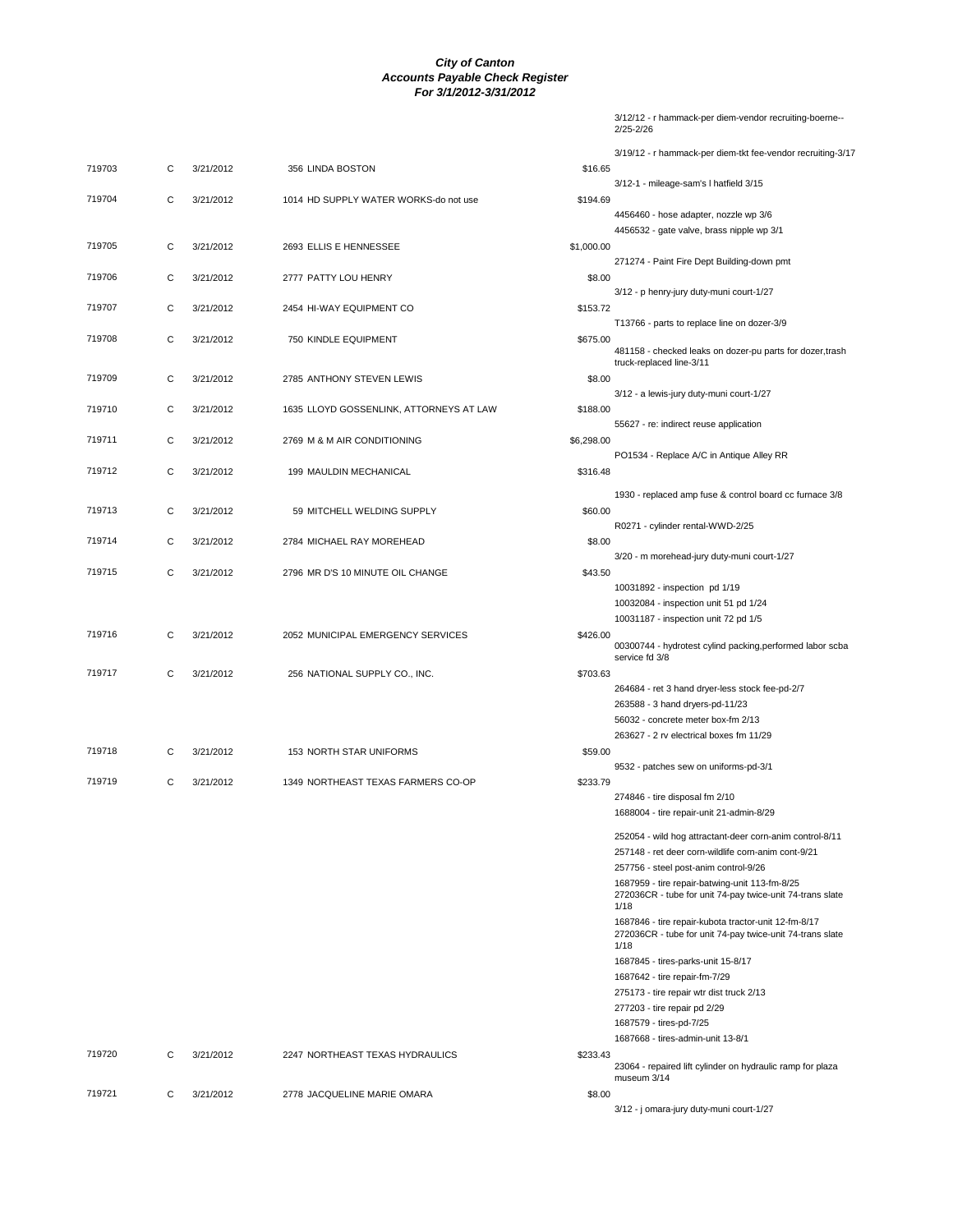| 719722 | С | 3/21/2012 | 350 OMNIBASE SERVICES OF TEXAS            | \$120.00    |                                                          |
|--------|---|-----------|-------------------------------------------|-------------|----------------------------------------------------------|
|        |   |           |                                           |             | OBS11400229 - 4th qtr fees-164-depos-muni court-1/1      |
| 719723 | C | 3/21/2012 | 216 PAETEC COMMUNICATIONS INC             | \$1,461.44  |                                                          |
|        |   |           |                                           |             | 3897813 - paetec mo statement 3/13                       |
|        |   |           |                                           |             | 3897813 - paetec mo statement 3/13                       |
|        |   |           |                                           |             | 3897813 - paetec mo statement 3/13                       |
|        |   |           |                                           |             | 3897813 - paetec mo statement 3/13                       |
|        |   |           |                                           |             | 3897813 - paetec mo statement 3/13                       |
|        |   |           |                                           |             | 3897813 - paetec mo statement 3/13                       |
|        |   |           |                                           |             | 3897813 - paetec mo statement 3/13                       |
| 719724 | C | 3/21/2012 | 2795 PITNEY BOWES                         | \$979.50    |                                                          |
|        |   |           |                                           |             |                                                          |
|        |   |           |                                           |             | 2293547-mr12 - quarterly rental on postage machines 3/12 |
|        |   |           |                                           |             | 2293547-mr12 - quarterly rental on postage machines 3/12 |
| 719725 | C | 3/21/2012 | 2783 TINA ALISON PLATTER                  | \$8.00      |                                                          |
|        |   |           |                                           |             | 3/12 - t platter-jury duty-muni court-1/27               |
| 719726 | C | 3/21/2012 | 763 PRICE INTERNATIONAL INC               | \$46.03     |                                                          |
|        |   |           |                                           |             |                                                          |
|        |   |           |                                           |             | 232466f - headlight switch unit 81 fm 3/13               |
|        |   |           |                                           |             | 232226f - headlight switch unit 81 fm 3/13               |
|        |   |           |                                           |             | cm232226f - headlight switch unit 81 fm 3/13             |
| 719727 | C | 3/21/2012 | 188 PURCHASE POWER                        | \$107.99    | 3/12-8000-9090-0524-1474 - meter postage refill-fm-      |
|        |   |           |                                           |             | sn3180936-3/12                                           |
| 719728 | С | 3/21/2012 | 1867 QUILL CORPORATION                    | \$339.99    |                                                          |
|        |   |           |                                           |             | 1787879 - office supplies -paper 3/13                    |
| 719729 | C | 3/21/2012 | 66 SITE SANITATION SERVICE                | \$360.00    |                                                          |
|        |   |           |                                           |             | 141 - portable toilet rentals 3/7                        |
|        |   |           |                                           |             | 141 - portable toilet rentals 3/7                        |
|        |   |           |                                           |             | 141 - portable toilet rentals 3/7                        |
|        |   |           |                                           |             | 141 - portable toilet rentals 3/7                        |
| 719730 | С | 3/21/2012 | 2752 SMITH & SONS TRACTOR & EQUIPMENT INC | \$20,623.00 |                                                          |
|        |   |           |                                           |             | 100076 - 2 grasshoppers 1 bushhog                        |
|        |   |           |                                           |             |                                                          |
|        |   |           |                                           |             | 100076 - 2 grasshoppers 1 bushhog                        |
|        |   |           |                                           |             | 100076 - 2 grasshoppers 1 bushhog                        |
| 719731 | С | 3/21/2012 | 1987 SPRINT                               | \$1,159.63  |                                                          |
|        |   |           |                                           |             | 662195799-034 - sprint mo statement 3/12                 |
|        |   |           |                                           |             | 662195799-034 - sprint mo statement 3/12                 |
|        |   |           |                                           |             | 662195799-034 - sprint mo statement 3/12                 |
|        |   |           |                                           |             | 662195799-034 - sprint mo statement 3/12                 |
|        |   |           |                                           |             | 662195799-034 - sprint mo statement 3/12                 |
|        |   |           |                                           |             | 662195799-034 - sprint mo statement 3/12                 |
|        |   |           |                                           |             | 662195799-034 - sprint mo statement 3/12                 |
|        |   |           |                                           |             | 662195799-034 - sprint mo statement 3/12                 |
|        |   |           |                                           |             | 662195799-034 - sprint mo statement 3/12                 |
|        |   |           |                                           |             | 662195799-034 - sprint mo statement 3/12                 |
|        |   |           |                                           |             | 662195799-034 - sprint mo statement 3/12                 |
|        |   |           |                                           |             | 662195799-034 - sprint mo statement 3/12                 |
|        |   |           |                                           |             | 662195799-034 - sprint mo statement 3/12                 |
|        |   |           |                                           |             | 662195799-034 - sprint mo statement 3/12                 |
| 719732 | C | 3/21/2012 | 2366 STEVE HALL                           | \$60.87     |                                                          |
|        |   |           |                                           |             | 2/29 - s hall travel-master inst course-dallas-2/27-2/29 |
|        |   |           |                                           |             |                                                          |
| 719733 | С | 3/21/2012 | 2782 SHEILA KAYE STUBBLEFIELD             | \$8.00      |                                                          |
|        |   |           |                                           |             | 3/12 - s stubblefield-jury duty-muni court-1/27          |
| 719734 | C | 3/21/2012 | 103 TELETOUCH COMMUNICATIONS              | \$191.40    |                                                          |
|        |   |           |                                           |             | 427464 - reprogrammed emer warning siren-fd-2/27         |
| 719735 | C | 3/21/2012 | 269 TENNANT SALES & SERVICE CO.           | \$478.25    |                                                          |
|        |   |           |                                           |             | 910876764 - maint on rider sweeper fm 3/12               |
|        |   |           |                                           |             | 910876763 - maint on power scrubber-fm-3/12              |
| 719736 | C | 3/21/2012 | 1025 TERRELL GLASS AND MIRROR             | \$146.25    |                                                          |
|        |   |           |                                           |             | 2262 - service door-civic ctr-fm-3/6                     |
| 719737 | С | 3/21/2012 | 2633 TEXAS CPM PROGRAM                    | \$595.00    |                                                          |
|        |   |           |                                           |             | 3/19 - j seymore-track 1-tx cpm prog 2010-2011           |
| 719738 | C | 3/21/2012 | 2731 TITAN SERVICES GROUP                 | \$65.00     |                                                          |
|        |   |           |                                           |             |                                                          |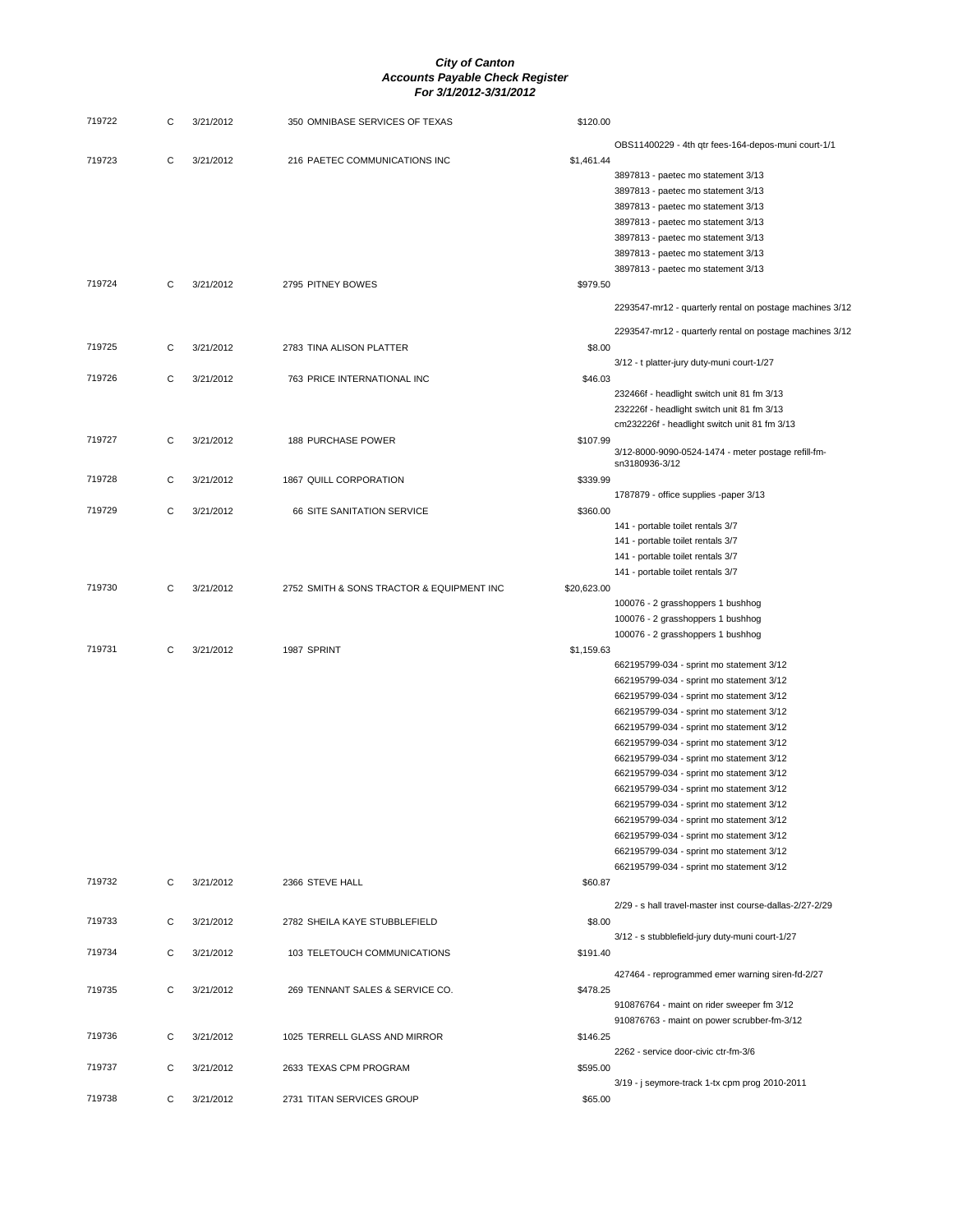|        |   |           |                                              |            | 1166 - correct printer-Ron-fm-12/22                            |
|--------|---|-----------|----------------------------------------------|------------|----------------------------------------------------------------|
| 719739 | С | 3/21/2012 | 2716 TRINITY MOTHER FRANCES HEALTH & FITNESS | \$420.00   |                                                                |
|        |   |           |                                              |            | 4/12 - tmf health & fitness membership-apr 12                  |
|        |   |           |                                              |            |                                                                |
|        |   |           |                                              |            | 4/12 - tmf health & fitness membership-apr 12                  |
|        |   |           |                                              |            | 4/12 - tmf health & fitness membership-apr 12                  |
|        |   |           |                                              |            | 4/12 - tmf health & fitness membership-apr 12                  |
| 719740 | C | 3/21/2012 | 79 TRINITY VALLEY ELEC COOP                  | \$625.67   |                                                                |
|        |   |           |                                              |            | 3/12-30043297004 - burnett trail mo stmt 3/8                   |
|        |   |           |                                              |            | 3/12-30043297002 - artesian well mo stmt 3/8                   |
|        |   |           |                                              |            | 3/12-30043297006 - mo statement fm 2909 3/12                   |
|        |   |           |                                              |            |                                                                |
| 719741 | C | 3/21/2012 | 54 TXI OPERATIONS, LP                        | \$548.00   |                                                                |
|        |   |           |                                              |            | 17000921 - concrete 3/2                                        |
| 719742 | C | 3/21/2012 | 89 TXU ENERGY                                | \$318.21   |                                                                |
|        |   |           |                                              |            | 3/12-054825803243 - 139 1st Monday lane 3/17                   |
|        |   |           |                                              |            | 3/12-054825803242 - 359 trade days blvd 3/17                   |
|        |   |           |                                              |            |                                                                |
| 719743 | C | 3/21/2012 | 2779 SHARON KAY VAUGHN                       | \$8.00     |                                                                |
|        |   |           |                                              |            | 3/12 - s vaughn-jury duty-muni court-1/27                      |
| 719744 | С | 3/21/2012 | 139 VERIZON SOUTHWEST                        | \$532.76   |                                                                |
|        |   |           |                                              |            |                                                                |
|        |   |           |                                              |            | 3/12-2867559669 - 903-567-0484 mo statement 3/10               |
|        |   |           |                                              |            | 3/12-061031 - 903-567-4854 mo statement 3/10                   |
|        |   |           |                                              |            | 3/12-090213 - verizon mo stmt 3/1                              |
|        |   |           |                                              |            | 3/12-990304 - verizon mo stmt 3/4                              |
|        |   |           |                                              |            | 3/12-2889384048 - fm 567-2920 mo stmt 2/28                     |
|        |   |           |                                              |            |                                                                |
| 719745 | С | 3/21/2012 | 1066 VISTA COM CORPORATION                   | \$225.00   |                                                                |
|        |   |           |                                              |            | 2290 - after hrs supp call-eventide record board fail-pd-1/4   |
|        |   |           |                                              |            |                                                                |
| 719746 | C | 3/21/2012 | 2788 SAM WALLACE                             | \$285.00   |                                                                |
|        |   |           |                                              |            | 203087 - 2 bucket seats repaired-admin-unit 13-3/15            |
| 719747 |   |           |                                              |            |                                                                |
|        | C | 3/21/2012 | 2780 CORY LEE WEATHERFORD                    | \$8.00     |                                                                |
|        |   |           |                                              |            | 3/12 - c weatherford-jury duty-muni court-1/27                 |
| 719748 | С | 3/21/2012 | 442 WEBSTER VETERINARY SUPPLY INC            | \$464.87   |                                                                |
|        |   |           |                                              |            |                                                                |
|        |   |           |                                              |            | 869/1185534 - gloves/syringes/needles w/mono-3/5               |
|        |   |           |                                              |            | 886/1863341 - plastic aprons-animal shelter-3/5                |
| 719749 | C | 3/21/2012 | 2793 WINDY HILL SPECIALTY ADVERTISING        | \$150.47   |                                                                |
|        |   |           |                                              |            | 2-8-2012 - 50 gold/50 blue perdant pens+s/h-anim control-      |
|        |   |           |                                              |            | 2/8                                                            |
| 719750 | C | 3/21/2012 | 2421 WITMER PUBLIC SAFETY GROUP              | \$92.97    |                                                                |
|        |   |           |                                              |            |                                                                |
|        |   |           |                                              |            | 1345253 - public safety lockout tool kit, wedge fd 2/28        |
| 719752 | С | 3/21/2012 | 2791 HAROLD CALYTON YOCKEY                   | \$8.00     |                                                                |
|        |   |           |                                              |            | 3/12 - h yockey-jury duty-muni court-1/27                      |
| 719760 | C | 3/27/2012 | 134 MY CREDIT UNION                          | \$310.00   |                                                                |
|        |   |           |                                              |            | 3/12-1 - EMPLOYEE DIRECT SAVINGS DEPOSIT                       |
|        |   |           |                                              |            |                                                                |
|        |   |           |                                              |            | 3/12-1 - EMPLOYEE DIRECT SAVINGS DEPOSIT                       |
|        |   |           |                                              |            | 3/12-1 - EMPLOYEE DIRECT SAVINGS DEPOSIT                       |
|        |   |           |                                              |            | 3/12-1 - EMPLOYEE DIRECT SAVINGS DEPOSIT                       |
|        |   |           |                                              |            | 3/12-1 - EMPLOYEE DIRECT SAVINGS DEPOSIT                       |
|        |   |           |                                              |            | 3/12-1 - EMPLOYEE DIRECT SAVINGS DEPOSIT                       |
|        |   |           |                                              |            | 3/12-1 - EMPLOYEE DIRECT SAVINGS DEPOSIT                       |
| 719761 |   |           |                                              |            |                                                                |
|        | C | 3/27/2012 | 1669 BRANDY DEVILLE                          | \$260.29   |                                                                |
|        |   |           |                                              |            | 3/12-1 - CAUSE # 05-00293-CASE # N009204753-<br>BRANDY/STEPHEN |
|        |   |           |                                              |            |                                                                |
| 719762 | С | 3/27/2012 | 1593 COLLEEN M BROWN                         | \$69.23    | 3/12-1 - CAUSE-94211-COLLEEN BROWN/JOEL BROWN-                 |
|        |   |           |                                              |            | -AG CASE#-4591592561                                           |
|        |   |           |                                              |            |                                                                |
| 719763 | С | 3/27/2012 | 2703 OKLAHOMA DEPARTMENT OF HUMAN SERVICES   | \$157.86   | 3/12-1 - OK IV-D #000497748001 G & E CORNWELL                  |
|        |   |           |                                              |            | CHILD SUPPORT                                                  |
| 719764 |   |           |                                              |            |                                                                |
|        | C | 3/27/2012 | 732 CHRISTINA E RYDER                        | \$193.52   |                                                                |
|        |   |           |                                              |            | 3/12-1 - CAUSE # 04 00514-CHRISTINA/JOE                        |
| 719765 | C | 3/27/2012 | 1918 ROBIN MICHELLE ALLISON                  | \$230.77   |                                                                |
|        |   |           |                                              |            |                                                                |
|        |   |           |                                              |            | 3/12-1 - CASE-09-00132-ROBIN ALLISON/BRAD ALLISON              |
| 719766 | С | 3/27/2012 | 2736 State Disbursement Unit                 | \$138.46   |                                                                |
|        |   |           |                                              |            | 3/12-1 - cause #CV38856/dana/j phillips                        |
| 30812  | Е | 3/8/2012  | 2616 DEPT OF THE TREASURY-IRS                | \$1,926.63 |                                                                |
|        |   |           |                                              |            |                                                                |